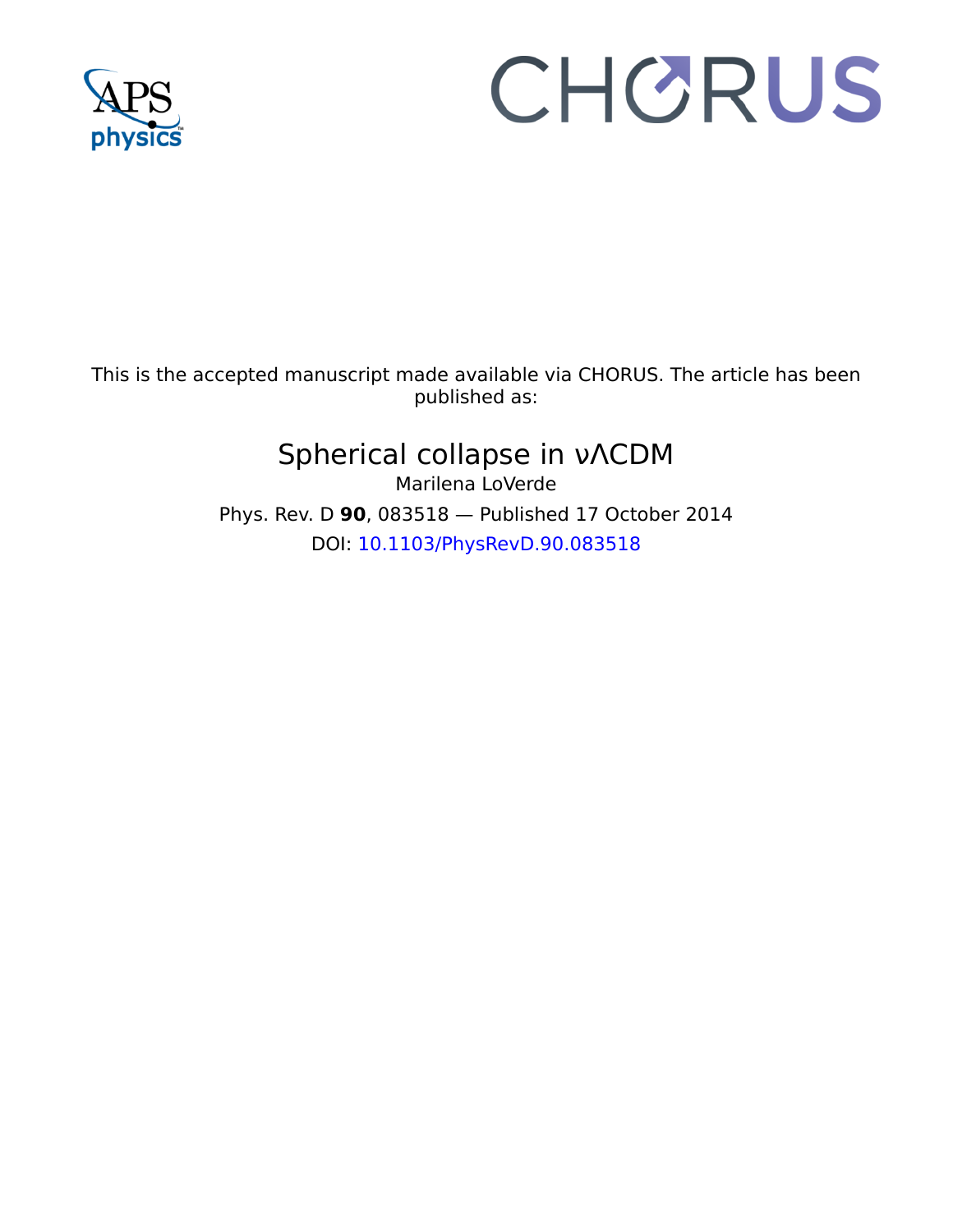### Spherical collapse in  $\nu\Lambda CDM$

Marilena LoVerde

Enrico Fermi Institute, Kavli Institute for Cosmological Physics, Department of Astronomy and Astrophysics, University of Chicago, Illinois, 60637, USA

The abundance of massive dark matter halos hosting galaxy clusters provides an important test of the masses of relic neutrino species. The dominant effect of neutrino mass is to lower the typical amplitude of density perturbations that eventually form halos, but for neutrino masses  $\geq 0.4eV$  the threshold for halo formation can be changed significantly as well. We study the spherical collapse model for halo formation in cosmologies with neutrino masses in the range  $m_{\nu i} = 0.05eV - 1eV$ and find that halo formation is differently sensitive to  $\Omega_{\nu}$  and  $m_{\nu}$ . That is, different neutrino hierarchies with common  $\Omega_{\nu}$  are in principle distinguishable. The added sensitivity to  $m_{\nu}$  is small but potentially important for scenarios with heavier sterile neutrinos. Massive neutrinos cause the evolution of density perturbations to be scale-dependent at high redshift which complicates the usual mapping between the collapse threshold and halo abundance. We propose one way of handling this and compute the correction to the halo mass function within this framework. For  $\sum m_{\nu i} \leq 0.3eV$ , our prescription for the halo abundance is only  $\leq 15\%$  different than the standard calculation. However for larger neutrino masses the differences approach 50−100% which, if verified by simulations, could alter neutrino mass constraints from cluster abundance.

PACS numbers:

#### I. INTRODUCTION

The exquisite measurements of temperature anisotropies in the cosmic microwave background (CMB) by Planck [1], WMAP, [2], SPT [3] and ACT [4] reveal a universe that, on large scales, can be remarkably well-characterized by just a few cosmological parameters. One parameter that is not currently required is the energy density in massive relic neutrinos. Cosmological evidence for massive neutrinos is, at present undetected, and as such is considered an extension to the  $\Lambda CDM$  model. Neutrino oscillation experiments require that massive neutrinos contribute at least a few tenths of a percent to the cosmic energy budget today  $\Omega_{\nu}h^2 \gtrsim 0.06 eV/94eV$  [5].

∼ The presence of massive neutrinos changes the evolution of matter perturbations. Matter perturbations with wavelengths smaller than the neutrino free-streaming length are suppressed and a detection of this suppression would provide a measure of the energy density in relic neutrinos (for a review see  $[6]$ ). The neutrino-induced suppression to the matter power spectrum scales primarily with  $\sum_i m_{\nu i}$  and current bounds on the sum of the neutrino masses from cosmological datasets are  $\sum_i m_{\nu i} \leq 0.2 eV - 1 eV$  (see e.g. [1–4] for CMB constraints, [7–16] for constraints from<br>galaxy and Lyman-alpha forest surveys, and [17–22] for constraints from the abundance of galaxy clu galaxy and Lyman-alpha forest surveys, and [17–22] for constraints from the abundance of galaxy clusters).

The standard model of particle physics includes three active neutrino species and three neutrino mass eigenstates. However, there are a number of anomalies in particle physics, nuclear physics, and astrophysics datasets that suggest the presence of additional light neutrino species with mass  $\sim 1eV$  (for a review see [23, 24] and also [25–27]). The invisible decay width of the Z boson limits the number of weakly interacting neutrinos to three, so if an additional neutrino species exists it must be sterile [5]. Cosmological datasets bound the effective number of all (active and sterile) neutrinos species (i.e. the number of relativistic fermionic degrees of freedom in the early universe). Current constraints from Planck are  $2.72 < N_{eff} < 4.04$  at 95% confidence [1].

As discussed in [28] neutrinos with masses  $m_{\nu} \gtrsim 0.2 eV$  (and the standard temperature of  $T_{\nu} \sim 1.7 \times 10^{-4} eV$ ) cluster<br>uch more strongly around dark matter halos so one might expect correspondingly larger effects much more strongly around dark matter halos so one might expect correspondingly larger effects on halo formation and abundance. While the evidence for an additional, more massive, sterile species is far from strong, one motivation for this work is to provide a framework for understanding the signatures of neutrinos with masses as large as  $1eV$  on halo formation and abundance. In any case, massive neutrinos exist and are one of two known components of dark matter in the universe today. It is therefore important to understand how calculations of cold dark matter (CDM) structure formation are altered by the neutrino component.

In this paper, we consider the effects of massive neutrinos on the simplest, spherical collapse model of halo formation [29]. The effects of massive neutrinos on spherical collapse were first studied by Ichiki and Takada [30] and this paper largely follows their approach. The main differences between this work and [30] are: (i) we start the spherical collapse calculations at later times when the perturbations are subhorizon using the initial conditions from the publicly available CAMB code [31] and (ii) we allow for multiple massive neutrino species and larger individual neutrino masses than considered by [30]. Including multiple massive species allows us to separately study the effects of  $m_{\nu}$  and  $\Omega_{\nu}$  on spherical collapse. Larger neutrino masses also cause greater changes to the evolution of spherical overdensities which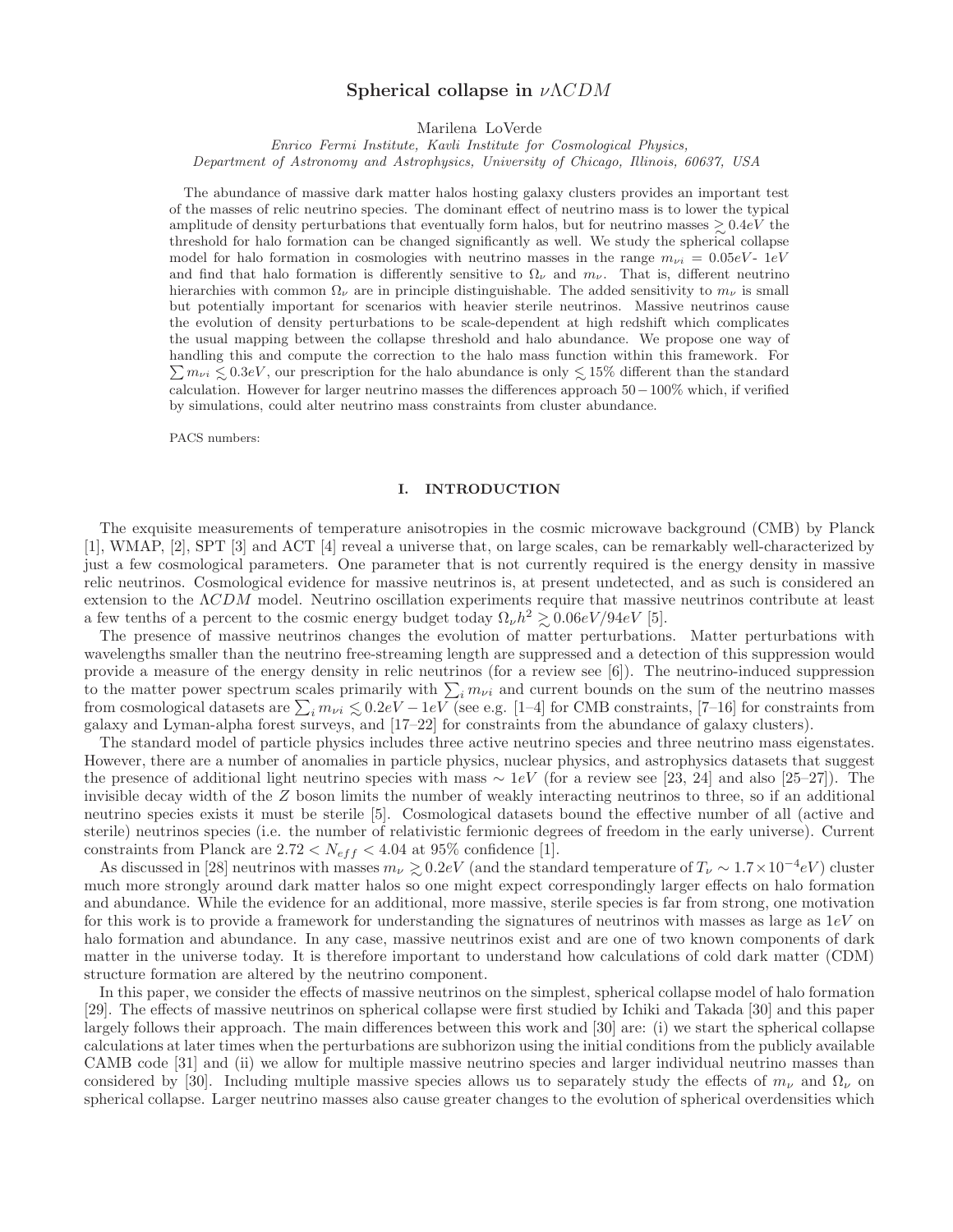is helpful to understand the different physical effects and ultimately may be important to model to constrain a sterile species.

The semi-analytic spherical collapse model we consider here is, of course, not a precise description of cold dark matter structure formation in the universe. The current community standard for modeling structure formation is high-resolution N-body simulations (see e.g. [32] and references therein). Nevertheless, the spherical collapse model is a useful testing ground for developing an understanding of how non-standard cosmologies impact halo formation (e.g. [33–39]). Furthermore, at present there are only a handful of N-body simulations that include the effects of massive neutrinos [40–43, 43–47] and even fewer that include both cold dark matter and neutrino particles in simulations [40, 41, 43, 44, 46, 48–50]. In the mixed-dark-matter simulations of [44–46] the Sheth-Tormen model for the halo mass function [51] was found to continue to describe the halo abundance in a cosmology with massive neutrinos with  $m_{\nu i} \lesssim 0.2eV$  provided one makes the replacement  $\Omega_m \to \Omega_c + \Omega_b$  (i.e. the neutrino contribution to  $\Omega_m$  is neglected).<br>In [50] the same replacement was found to give good agreement between the  $\nu CDM$  mass functions In [50] the same replacement was found to give good agreement between the  $\nu CDM$  mass functions and the Tinker spherical-overdensity mass function [32] as long as the CDM power spectrum was used to calculate the variance of mass fluctuations on scale M (rather than the total matter power spectrum). These descriptions of the change to the halo mass function are in qualitative agreement with our calculations that show that the collapse threshold is changed by  $\leq 0.5\%$  for  $\sum_i m_{\nu i} \leq 0.3eV$  and  $M \leq 10^{15} M_{\odot}$  (see also [30]). It would be interesting to compare our calculations that include larger values of neutrino masses to mixed dark matter. N-hody simulations that include larger values of neutrino masses to mixed dark matter N-body simulations.

In the plots and numerical examples shown throughout this paper we use Planck [1] values of the standard, flat  $\Lambda CDM$  cosmological parameters: Hubble parameter  $h = 0.67$ , cold dark matter (CDM) density  $\Omega_c h^2 = 0.1199$ and baryon density  $\Omega_b h^2 = 0.022$ . When solving for the evolution of spherical overdensities we treat baryons and CDM as a single fluid (for a discussion of baryon effects on spherical collapse calculations see [30, 52]). We assume three species of massive neutrinos with variable masses  $m_{\nu1}$ ,  $m_{\nu2}$  and  $m_{\nu3}$ . Massive neutrinos contribute a fraction  $\Omega_{\nu}h^2 \approx \sum m_{\nu i}/(94eV)$  to the critical energy density so for fixed CDM and baryon densities, changing the neutrino masses leads to a different total matter  $(\Omega_m = \Omega_c + \Omega_b + \Omega_v)$  densities today. We adjust  $\Omega_{\Lambda}$  to keep the universe flat, that is  $\Omega_{\Lambda} = 1 - \Omega_c - \Omega_b - \Omega_{\gamma}$  and these plots are referred to as at fixed  $\Omega_c$ . In this paper, "Inverted Hierarchy" means  $m_{\nu 1} = m_{\nu 2} = 0.05eV$  and  $m_{\nu} = 0eV$ , and "no massive  $\nu$ " means  $m_{\nu 1} = m_{\nu 2} = m_{\nu 3} = 0eV$ . We also make comparisons between cosmologies with massive neutrinos and a cosmology with massless neutrinos and the same total matter density,  $\Omega_c^{comparison} = \Omega_c + \Omega_{\nu}$ , we refer to the difference between these to cases as changes with fixed  $\Omega_m$ . In numerical examples, we consider several representative scenarios for the neutrino mass hierarchy which are not all compatible with oscillation data, but allow us to compare scenarios with a fixed  $\Omega_{\nu}$  but different individual neutrino masses. We solve for the background cosmology and spherical halo collapse self-consistently for each set of neutrino masses.

The rest of this paper is organized as follows. In §II we outline our method for solving spherical collapse in  $\nu\Lambda CDM$ and present numerical calculations of the halo evolution in this model. In §III we relate spherical collapse results to halo abundance in  $\nu\Lambda CDM$  cosmologies. Massive neutrinos cause the evolution of density perturbations to depend on scale and this fact leads to some subtleties in relating spherical collapse calculations to halo abundance so we review the framework in detail. Numerical results for the neutrino-induced changes to the collapse threshold and halo abundance are presented in the same section. Conclusions are given in §IV. Appendix A describes how we set up the initial conditions using the output of CAMB [31]. Appendix B presents tests of whether our results are sensitive to the approximation used to calculate the neutrino mass that clusters inside the halo during collapse (they are not). Appendix C further explores the meaning of the collapse threshold in  $\nu\Lambda CDM$  and presents a comparison of several approaches to defining this quantity.

#### II. SPHERICAL COLLAPSE IN νΛCDM UNIVERSE

In this section we develop the spherical collapse model for halo formation in a universe with multiple components to the energy density. Our halo is a homogenous spherical overdensity in CDM and baryons that accumulates neutrino mass as the amplitude of the CDM and baryon perturbation grows during gravitational collapse.

The unperturbed background universe evolves according to the Friedmann equation,

$$
H^{2}(a) = \frac{8\pi G}{3} \left( \bar{\rho}_{c}(a) + \bar{\rho}_{b}(a) + \bar{\rho}_{\nu}(a) + \bar{\rho}_{\gamma}(a) + \bar{\rho}_{\Lambda} \right)
$$
 (1)

where a is the scale factor and we have included CDM  $\bar{\rho}_c$ , baryons  $\bar{\rho}_b$ , neutrinos  $\bar{\rho}_v$ , photons  $\bar{\rho}_\gamma$ , and a cosmological constant  $\bar{\rho}_{\Lambda}$ . The number density, energy density, and pressure of a single neutrino mass eigenstate with mass  $m_{\nu i}$  is given by

$$
\bar{n}_{\nu i} = 2 \int \frac{d^3 p}{(2\pi)^3} \frac{1}{e^{p/T_{\nu}}} + 1, \quad \bar{\rho}_{\nu i} = 2 \int \frac{d^3 p}{(2\pi)^3} \frac{\sqrt{p^2 + m_{\nu i}^2}}{e^{p/T_{\nu}}} , \quad \bar{P}_{\nu i} = 2 \int \frac{d^3 p}{(2\pi)^3} \frac{p^2}{3\sqrt{p^2 + m_{\nu i}^2}} \frac{1}{e^{p/T_{\nu}}} . \tag{2}
$$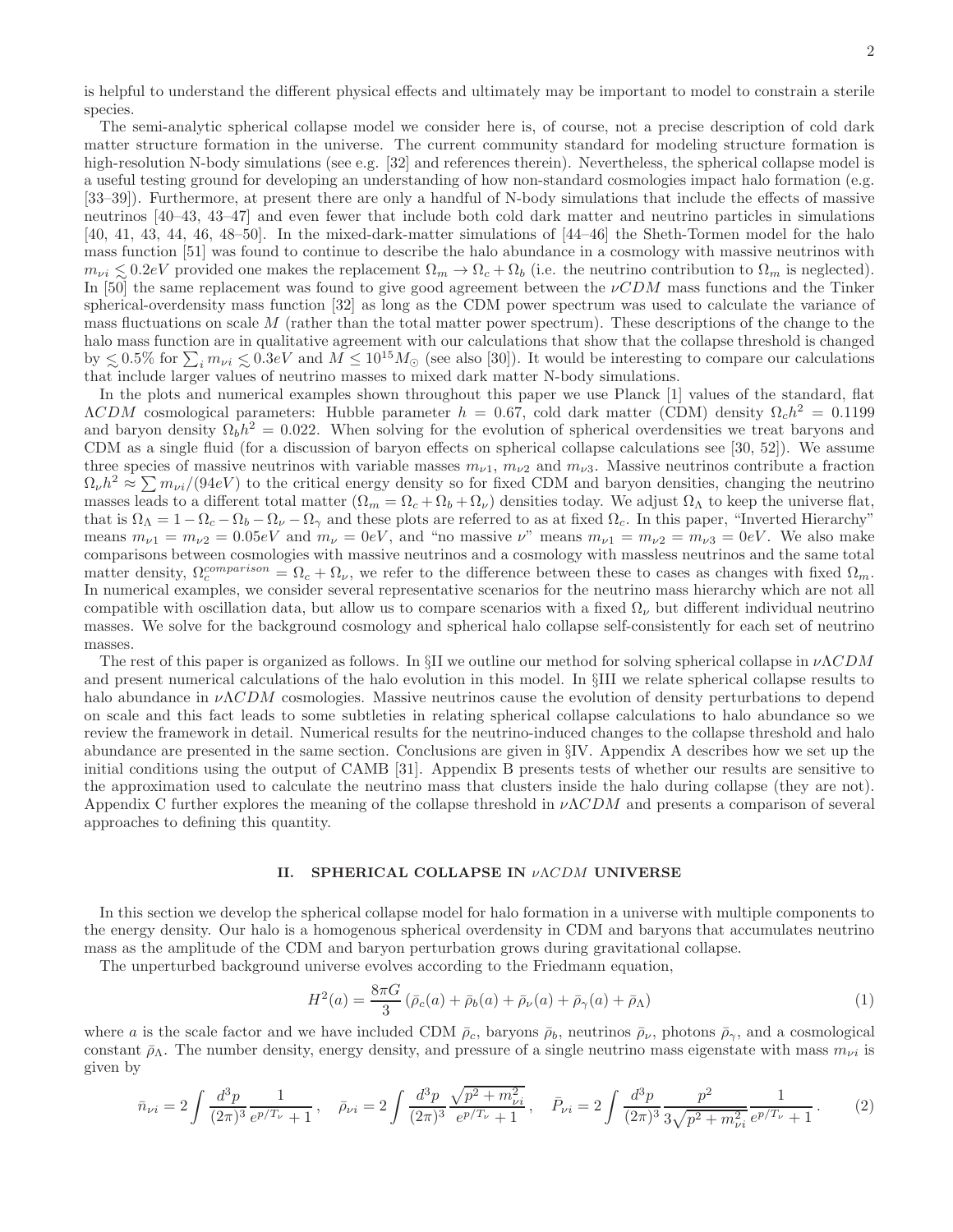where the neutrino temperature is  $T_{\nu}(a) = 1.95491K/a$  and the total neutrino energy density is  $\bar{\rho}_{\nu} = \sum_{i} \bar{\rho}_{\nu i}$ . The other components evolve as  $\bar{\rho}_c \propto 1/a^3$ ,  $\bar{\rho}_b \propto 1/a^3$ ,  $\bar{\rho}_{\gamma} \propto 1/a^4$ , and  $\bar{\rho}_{\Lambda} = const..$ 

#### A. Equation of motion for R

We follow the evolution of the radius  $R(t)$  enclosing a constant CDM and baryon mass M. We start our calculations at  $z_{init} = 200$ . At this redshift the density perturbations that form halos at late times have amplitudes  $\delta_{init} \sim \mathcal{O}(10^{-2})$ so we may set the initial conditions using linear theory (see Appendix A for further discussion). However,  $z_{init} = 200$ is late enough that the perturbations of interest are all well within the horizon. Furthermore, perturbations in the baryon density have nearly caught up with perturbations of the CDM so we will treat them as a single fluid with energy density  $\bar{\rho}_{cb} \equiv \bar{\rho}_c + \bar{\rho}_b$ . The CDM and baryon density perturbations are given by

$$
\delta_{cb} \equiv \frac{\bar{\rho}_c \delta_c + \bar{\rho}_b \delta_b}{\bar{\rho}_c + \bar{\rho}_b} \,. \tag{3}
$$

The equation of motion for a mass-shell of radius R enclosing constant (CDM + baryon) mass M is

$$
\ddot{R} = -\frac{GM}{R^2} - \frac{4\pi G \int_0^R dr r^2 (\rho_{rest}(r,t) + 3P_{rest}(r,t))}{R^2},\tag{4}
$$

where  $\cdot$  indicates a derivative with respect to time,  $\rho_{rest}$  and  $P_{rest}$  are the energy density and pressure of photons, neutrinos, and cosmological constant. For a halo of mass M, we use the linear initial conditions for R

$$
R_{init} = \bar{R}_{init} \left( 1 - \frac{1}{3} \delta_{cb,init} \right) , \qquad \dot{R}_{init} = H_{init} \bar{R}_{init} \left( 1 - \frac{1}{3} \delta_{cb,init} - \frac{1}{3} H_{init}^{-1} \dot{\delta}_{cb,init} \right) , \qquad \bar{R}_{init} = \left( \frac{3M}{4\pi \bar{\rho}_{cb}} \right)^{1/3} \tag{5}
$$

where  $\bar{\ }$  indicates unperturbed quantities and we use the subscript *init* to indicate quantities at the initial redshift  $z_{init}$ . In a cosmology with massive neutrinos, the growth of linear density perturbations is different for perturbations with wavelengths above and below the neutrino free-streaming scale. In this paper we will use CAMB to find  $\delta_{cb}/\delta_{cb}$ at the initial time but it is instructive to study the analytic expressions for an  $\Omega_m = 1$  universe to get a sense of how massive neutrinos affect the initial conditions for  $R(t)$ . In an exactly matter-dominated phase the linear growing mode with wavenumber k evolves as

$$
\delta_{cb}(k, a) \propto \begin{cases}\n a & \text{for } k \lesssim k_{\text{free-streaming}} \\
a^{1 - 3/5f_{\nu}} & \text{for } k \gtrsim k_{\text{free-streaming}}\n\end{cases}
$$
\n(6)

where  $k_{\text{free-streaming}} \sim aH(a)m_{\nu}/T_{\nu}(a)$  and  $f_{\nu} \equiv \Omega_{\nu}/(\Omega_c + \Omega_b + \Omega_{\nu})$ . The perturbations that form halos at late times are predominantly on scales smaller than the neutrino free-streaming scale. Therefore we expect that the presence of massive neutrinos will delay halo formation.

The evolution of  $R(t)$  shown in Eq. (4) is sensitive to perturbations in the non-CDM components as well. By  $z_{init} = 200$ , the linear perturbations in photons and neutrinos are completely subdominant on the scales of interest (see Appendix A). However, at late times massive neutrinos can cluster nonlinearly in the collapsing density perturbations so we allow for a contribution from the clustering of massive neutrinos given by

$$
\delta M_{\nu}(
$$

where  $V_R = \frac{4}{3}\pi R^3$ .

The final expression that we use to solve for the subhorizon, non-linear evolution of  $R(t)$  is then,

$$
\ddot{R} = -\frac{GM}{R^2} - \frac{4\pi G}{3} \left( 2\bar{\rho}_r(t) + \bar{\rho}_\nu(t) + 3\bar{P}_\nu - 2\bar{\rho}_\Lambda(t) \right) R - \frac{G\delta M_\nu (\le R, t)}{R^2},\tag{8}
$$

with the initial conditions in Eq. (5).

Before proceeding it is helpful to rewrite Eq. (8) as a nonlinear equation for the density perturbation  $\delta_{cb}$ . Using  $M = \frac{4}{3}\pi R^3 \bar{\rho}_{cb} (1 + \delta_{cb}) = const$  we have

$$
\ddot{\delta}_{cb} + 2H\dot{\delta}_{cb} - \frac{4}{3} \frac{\dot{\delta}_{cb}^2}{1 + \delta_{cb}} - \frac{3}{2} H^2 \left( \Omega_{cb} \delta_{cb} + \Omega_{\nu} \delta_{\nu} \right) \left( 1 + \delta_{cb} \right) = 0 \tag{9}
$$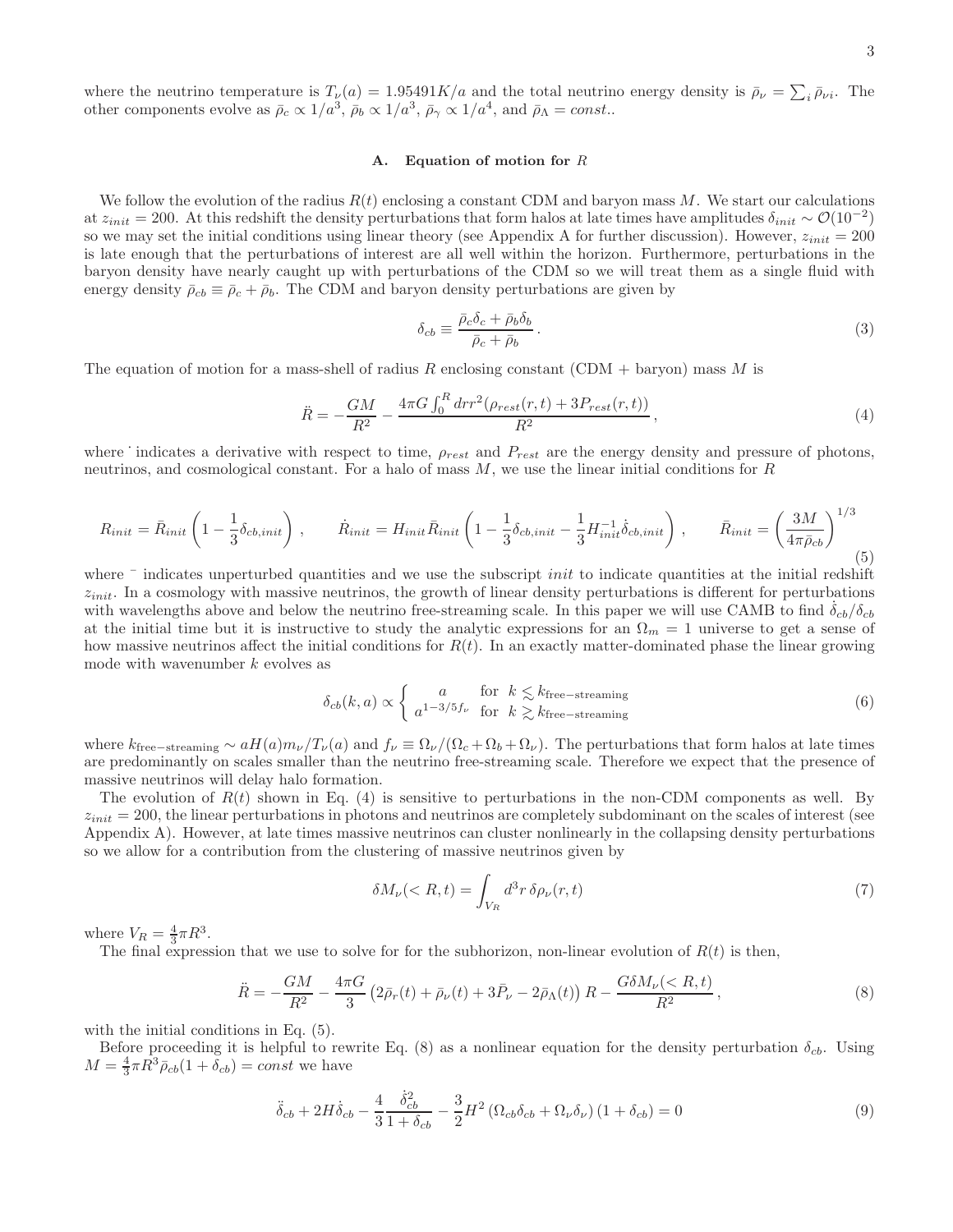

FIG. 1: Left panel: The total neutrino mass fluctuation within radius R for neutrinos with  $m_{\nu} = 1eV$ , calculated using the linearized Boltzmann Eq. (10) and Eq. (11) for halos of  $M = 10^{15} M_{\odot}$  that collapse at several different times. For the halo that collapses latest, we have also plotted  $\delta M_{\nu}$  calculated using the exact calculation (see Appendix §B for details). Right panel: The neutrino density fluctuation interior to R,  $\delta M_{\nu}/M_{\nu}$  (solid lines), compared with the CDM + baryon density fluctuation (dashed lines), and the initial linear neutrino fluctuation from CAMB (dotted lines). The divergences in the density fluctuations correspond to the redshift at which  $R \to 0$ .

where  $\Omega_{cb} = \Omega_c(a) + \Omega_b(a)$  and  $\delta_{\nu} = \delta M_{\nu}/\bar{M}_{\nu}$ . Collapse of a halo occurs when  $R \to 0$  or equivalently  $\delta_{cb} \to \infty$ . In the absence of neutrino perturbations  $\delta_{\nu}$  (which depend on halo mass M) the equation of motion for  $\delta_{cb}$  Eq. (9) is completely independent of halo mass. Therefore, in the absence of neutrino clustering a given set of initial conditions  $\delta_{cb,init}$ ,  $\dot{\delta}_{cb,init}$  will collapse at the same time, regardless of the halo mass. The value of  $\dot{\delta}_{cb}(z_{init})/\delta_{cb}(z_{init})$ , however, is cosmology dependent and there are percent-level changes for the different choices of  $m_{\nu}$  and  $\Omega_m$  (see Appendix A). In this paper we are particularly interested in the importance of the final  $\delta M_{\nu}$  term. Calculations that ignore the  $\delta M_{\nu}$  term are referred to as neglecting neutrino clustering while those that incorporate a non-zero  $\delta M_{\nu}$  are said to include neutrino clustering. In the next section we outline our methods for calculating  $\delta M_{\nu}$ .

#### B. Expression for  $\delta M_\nu (\langle R, t \rangle)$

The neutrino mass perturbation interior to  $R$ ,  $\delta M_{\nu}$ , is calculated by treating the halo as an external potential for the neutrinos. We use the no-neutrino-clustering solution (that is, the solution to Eq. (8) with  $\delta M_{\nu} = 0$ ) for  $R(t)$  to determine the potential due to the CDM + baryon density perturbation. We then use this potential as input into the linearized Boltzmann equation for the evolution of the first-order perturbation to the neutrino distribution function (see [53–55]).

The neutrino mass fluctuation interior to R at time t from a single species of mass  $m_{\nu}$  is given by

$$
\delta M_{\nu}(\n(10)
$$

where  $\mathbf{q} = a\mathbf{p}$  and  $\mathbf{p}$  is the particle momentum,  $f_1$  is a linear perturbation to the neutrino distribution function  $(f = f_0 + f_1)$  where  $f_0$  is a Fermi-Dirac distribution with temperature  $T_{\nu}$  and  $V_c \equiv \frac{4}{3}\pi R^3(t)/a^3(t)$ .

For  $f_1$ , we use an approximate solution to the Boltzmann equation for non-relativistic particles in an external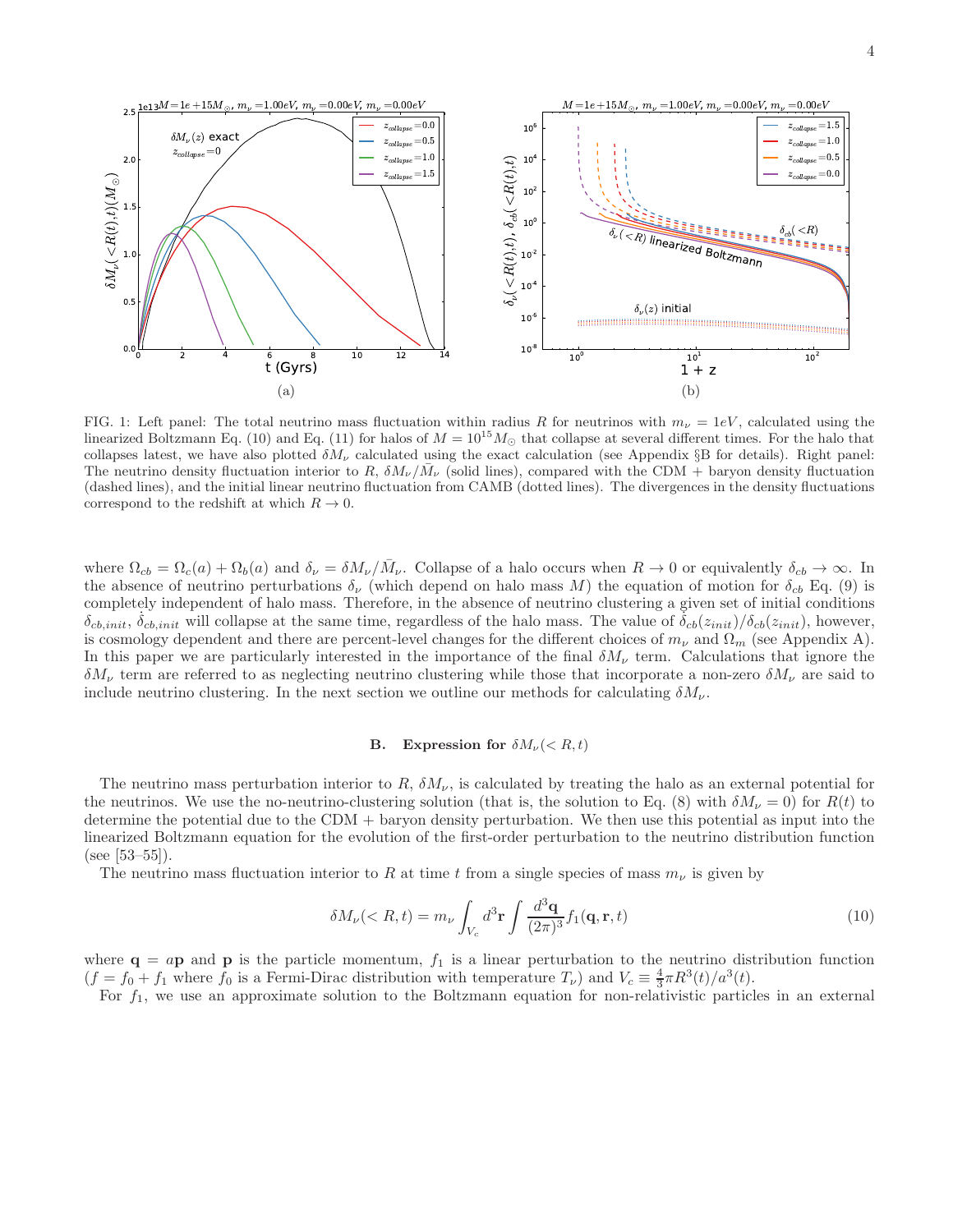potential (for details see [28]). For neutrinos around a spherical top-hat halo, this reads

$$
f_1(\mathbf{r}_{comoving}, \mathbf{q}, \eta) = 2 \frac{m_{\nu}}{T_{\nu}} \int_{t_0}^t \frac{dt'}{a(t')} \frac{e^{q/T_{\nu}}}{(e^{q/T_{\nu}} + 1)^2} \frac{G\delta M(t')}{r^2} \left(\alpha \frac{q}{T_{\nu}} - \hat{q} \cdot \hat{r}\right)
$$
  

$$
\left\{ \frac{a^3(t')r^3}{R^3} \Theta\left(r^2(1 + q^2/T_{\nu}^2 \alpha^2 - 2q/T_{\nu}\alpha \hat{r} \cdot \hat{q}) < R(t')^2/a^2(t')\right) + \frac{\Theta\left(r^2(1 + q^2/T_{\nu}^2 \alpha^2 - 2q/T_{\nu}\alpha \hat{r} \cdot \hat{q}) \geq R(t')^2/a^2(t')\right)}{(1 + q^2/T_{\nu}^2 \alpha^2 - 2q/T_{\nu}\alpha \hat{r} \cdot \hat{q})^{3/2}} \right\}
$$
(11)

where  $\delta M(t) = M - \frac{4}{3}\pi \bar{\rho}_{cb}R^3$ ,  $\Theta$  is the Heaviside step function,  $\alpha \equiv T_{\nu}(\eta - \eta')/m_{\nu}r$ , and  $\eta$  is a time variable defined by  $a^2 d\eta = dt$ . Figure 1 shows  $\delta M_{\nu}$  along with the fractional overdensity  $\delta M_{\nu}/\bar{M}_{\nu}$  for a single neutrino species with  $m_{\nu} = 1eV$  in halos of  $M = 10^{14} M_{\odot}$  collapsing at several different times.

The linearized solution in Eq.  $(11)$  underestimates the neutrino clustering on scales interior to R [28, 56], this can be seen explicitly in Figure 1 where we have also plotted an example calculation of  $\delta M_{\nu}$  from a full non-linear solution to the Boltzmann Equation for  $m_{\nu} = 1eV$ . The difference between the linear approximation for  $\delta M_{\nu}$  and the exact solution is large, particularly at late times. However, we found in [28] that for  $m_{\nu} \leq 0.2eV$ , significant differences between the linearized and exact calculations of the neutrino mass in an external poten differences between the linearized and exact calculations of the neutrino mass in an external potential do not become important until after the halo has begun to collapse, at this point the cold dark matter overdensity is large and the dynamics of R dominated by the CDM. As shown in Appendix  $\S B$ , even for more massive neutrinos  $(m_{\nu} = 1eV)$  the linearized solution is sufficient to determine the evolution of  $R$  and the collapse time to about a percent. The fractional differences between the values of  $t_{collapse}$  for a given  $\delta_{cb,i}$  using the linearized Boltzmann solution and using the exact solution for  $\delta M_\nu$  remain about an order of magnitude smaller than the fractional differences between  $t_{collapse}(\delta M_\nu)$ and  $t_{collapse}(\delta M_{\nu} = 0)$ .

In panel  $(b)$  of Figure 1 we compare the the fractional overdensity in neutrinos accumulating in the halo (calculated using the linearized Boltzmann solution), the fractional overdensity in CDM and baryons, and the initial linear density fluctuation in neutrinos from the CAMB transfer functions. On halo scales, the initial linear fluctuation in the neutrino density has damped away and is irrelevant in comparison to the neutrino mass that accumulates in the halo at later times.

In panel (a) of Fig. 2 we plot solutions to Eq. (8) with  $\delta M_\nu(\langle R\rangle = 0$  for halos with the same initial  $\delta_{cb}(z_{init})$ (and therefore the same  $R_{init}$ ) but in cosmologies with different neutrino masses so the  $\dot{\delta}_{cb}(z_{init})$  and the background evolution differ. Increasing the neutrino mass delays the evolution and subsequent collapse of the halos. In panel (b) we show the effect of neutrino clustering on the evolution of  $R(t)$ . As expected, neutrino clustering interior to R causes a slight decrease in the collapse time.

#### III. FROM SPHERICAL COLLAPSE TO HALO ABUNDANCE

In this section we relate the spherical collapse calculations from the previous section to the abundance of halos at late times. As we will discuss below, the scale-dependent evolution of density perturbations in  $\nu\Lambda CDM$  introduces some subtleties that are not present in the CDM-only case so we review the spherical collapse framework for halo abundance and our assumptions in detail.

#### A. The critical overdensity

In the spherical collapse model, one approximates the nonlinear evolution of the initial density field smoothed on scale R with the evolution of a spherical top-hat density perturbation with the same initial amplitude  $\delta_{cb}(z_{init})$  and velocity  $\dot{\delta}_{cb}(z_{init})$ . From the solution to the equation of motion for  $R(t)$  one can determine how large  $\delta_{cb}(z_{init})$  and  $\dot{\delta}_{cb}(z_{init})$  need to be for a halo to have collapsed  $(R \to 0)$  by a given redshift. The critical value of  $\delta_{cb}(z_{init})$  required for a spherical halo to collapse by redshift z is called the collapse threshold or critical overdensity,  $\delta_{crit}(z_{init})$ , and is a key ingredient in analytic models of the halo abundance (see for instance, [57, 58]). In the next few paragraphs we discuss our approach for determining  $\delta_{crit}(z_{init})$ .

The initial amplitude of the smoothed density field around a point  $x$  is given by

$$
\delta_{cb,R}(\mathbf{x}, z_{init}) = \int \frac{d^3 \mathbf{k}}{(2\pi)^3} e^{i\mathbf{k} \cdot \mathbf{x}} W(kR) \delta_{cb}(\mathbf{k}, z_{init})
$$
\n(12)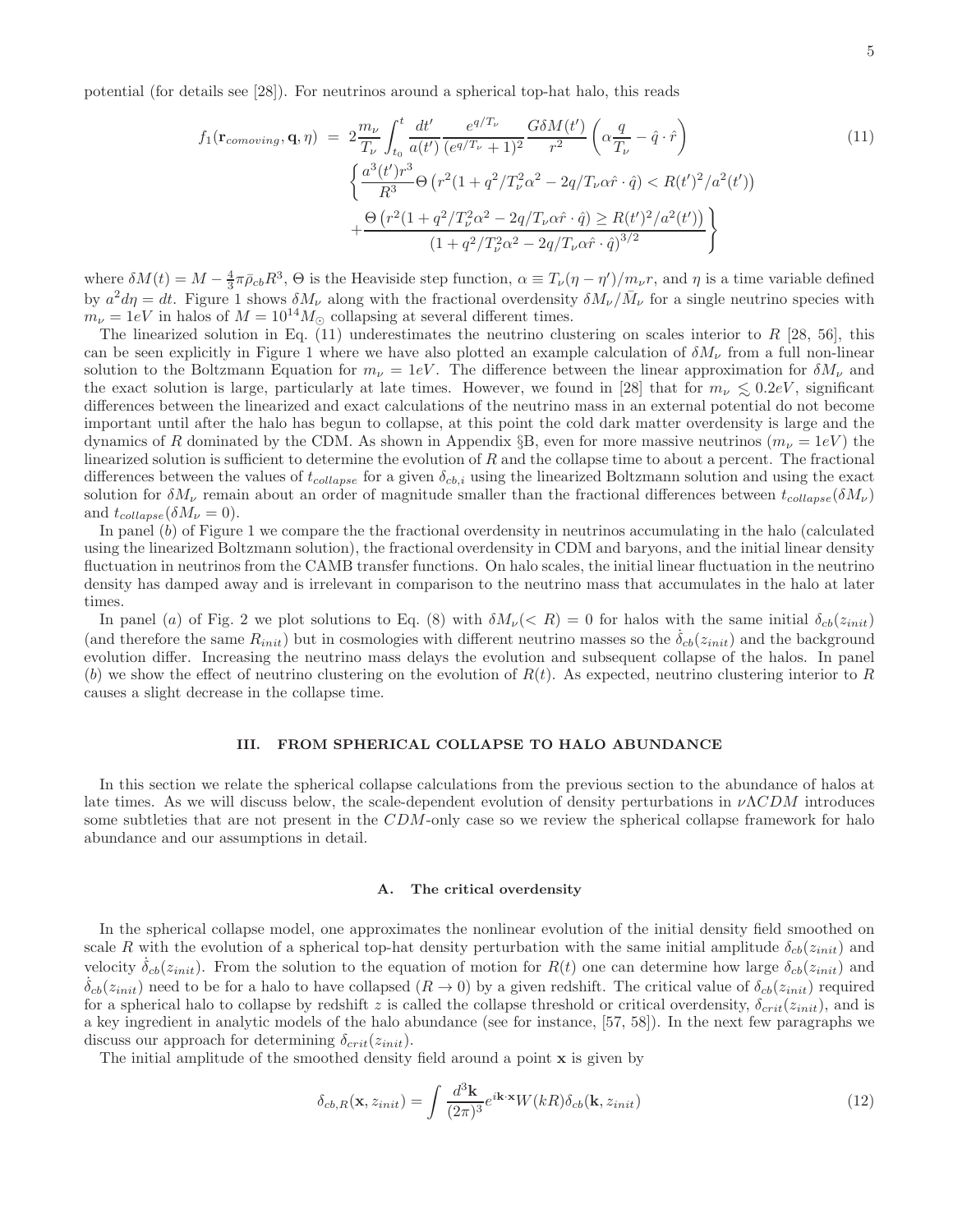6



FIG. 2: Left panel: Spherical collapse solutions for halos with common values of  $\delta_{init}$  but in cosmologies with different  $m_{\nu}$ , each curve above has  $m_{\nu1} = m_{\nu2} = m_{\nu3}$  and from bottom to top they are  $m_{\nu i} = 0eV$ ,  $0.1eV$ ,  $0.2eV$ ,  $0.4eV$ . These curves neglect neutrino clustering  $(\delta M_\nu ( $R) = 0$ ). In cosmologies with massive neutrinos the linear growth is slower and collapse$ occurs later. Right: A comparison of the spherical collapse solutions including and neglecting neutrino clustering interior to R for a cosmology with  $m_{\nu i} = 0.4eV$ .

and the initial velocity of the pertrubation is

$$
\dot{\delta}_{cb,R}(\mathbf{x}, z_{init}) = \int \frac{d^3 \mathbf{k}}{(2\pi)^3} e^{i\mathbf{k} \cdot \mathbf{x}} W(kR) \frac{d \ln \delta_{cb}}{dt}(\mathbf{k}, z_{init}) \delta_{cb}(\mathbf{k}, z_{init}). \tag{13}
$$

The initial perturbation amplitude  $\delta_{cb,R}(\mathbf{x}, z_{init})$  is a Gaussian random variable with zero mean and variance

$$
\sigma^2(M, z) \equiv \langle \delta_R^2 \rangle = \int \frac{dk}{k} \left| W(kR) \right|^2 \frac{k^3 P_{cb}(k, z)}{2\pi^2}
$$
\n(14)

evaluated at  $z = z_{init}$ , where  $P_{cb}(k, z)$  is the power spectrum of cold dark matter plus baryon perturbations and

$$
W(k,R) = \frac{3j_1(kR(M))}{kR(M)}
$$
\n
$$
(15)
$$

 $j_1(x)$  is the the spherical Bessel function and  $R(M) = (3M/(4\pi\bar{\rho}_{cb}))^{1/3}$ . The variance of the velocity of the initial perturbations is

$$
\dot{\sigma}^2(M, z_{init}) \equiv \langle \dot{\delta}_R^2 \rangle = \int \frac{dk}{k} \left| W(kR) \right|^2 \left( \frac{d \ln \delta_{cb}}{dt} (k, z_{init}) \right)^2 \frac{k^3 P_{cb}(k, z_{init})}{2\pi^2} \,. \tag{16}
$$

where  $d \ln \delta/dt(k, z_{init})$  is the linear evolution of the growing mode (as determined by CAMB, for instance).

If the linear evolution is scale-independent  $d\ln \delta_{cb}/dt$  can be pulled out of the integrals in Eq. (13) so that  $\delta_{cb,R}(\mathbf{x}, z_{init})$  is proportional to  $\delta_{cb,R}(\mathbf{x}, z_{init})$  regardless of the density profile around x. That is, for scale-independent evolution the value of  $\delta_{cb,R}(\mathbf{x}, z_{init})$  alone (rather than the full profile  $\delta_{cb}(\mathbf{k}, z_{init})$ ) completely specifies  $\delta_{cb,R}(\mathbf{x}, z_{init})$ . On the other hand, in a cosmology with scale-dependent growth (such as the case with massive neutrinos)  $d\ln \delta_{cb}/dt(k)$ can not be factored out of Eq. (13) and the value of  $\delta_{cb,R}(\mathbf{x}, z_{init})$  alone does not determine  $\delta_{cb,R}(\mathbf{x}, z_{init})$ .

To determine the collapse threshold for a halo of mass  $M$  we solve Eq. (8) for the evolution of  $R$  for a top-hat perturbation with some initial amplitude  $\delta_{cb,init}$  and initial velocity

$$
\dot{\delta}_{cb,init} \equiv \frac{\dot{\sigma}(M, z_{init})}{\sigma(M, z_{init})} \delta_{cb,init} \,. \tag{17}
$$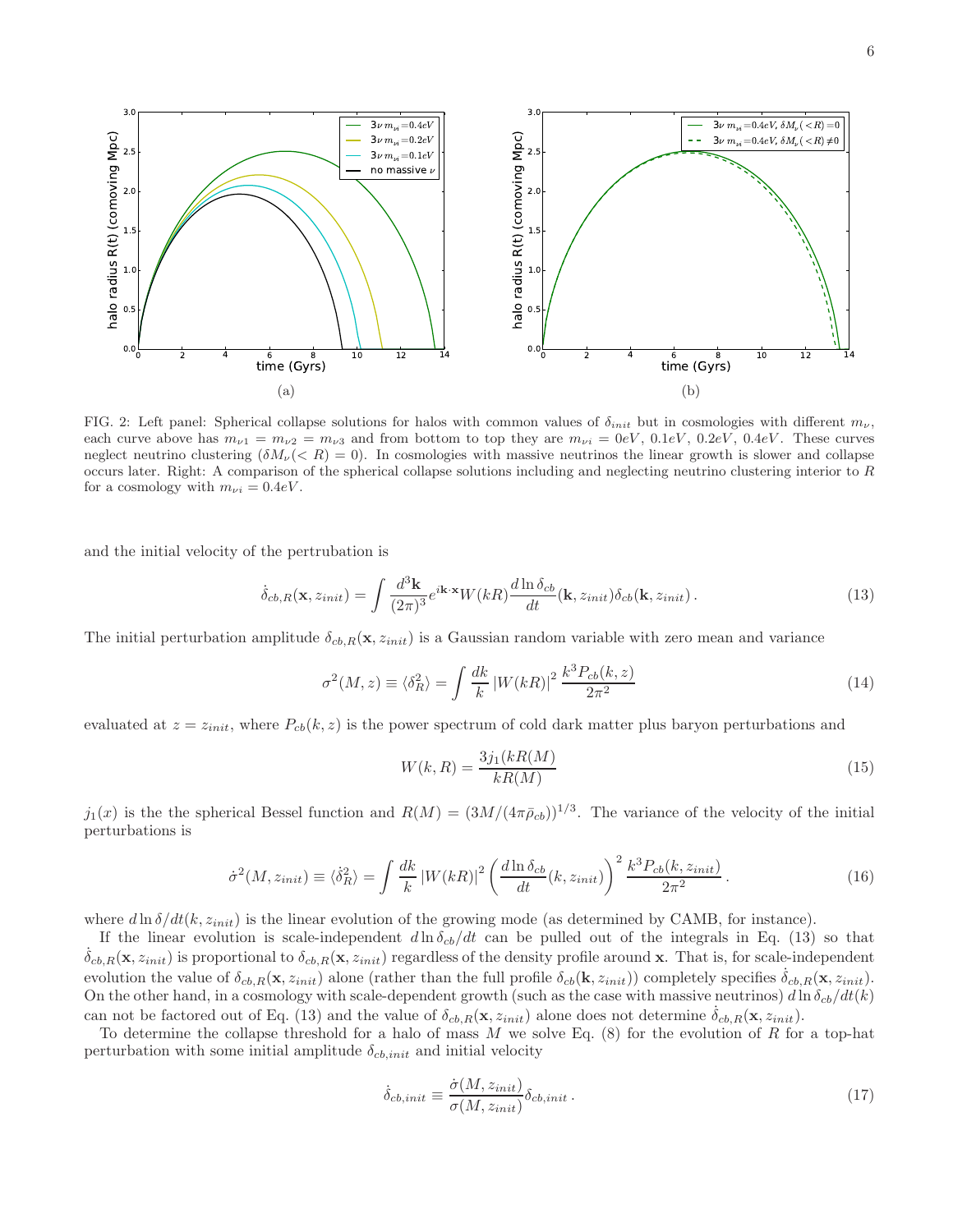



FIG. 3: Left: The linearly extrapolated value of the initial density perturbation  $\delta_{cb}(z_{init})$ , required to collapse at  $z_{collapse}$  (see Eq. (18)). Here we have fixed  $\Omega_c$  and  $\Omega_b$  so curves with different  $\Omega_{\nu}$  have different total matter density  $\Omega_m$ . Right: The fractional change to the collapse threshold when neutrino clustering interior to R is included. In both panels  $M = 10^{14} M_{\odot}$  and the order of the curves matches the order of the legends.

We then determine how large  $\delta_{cb}(z_{init})$  needs to be for the perturbation to collapse by a given redshift z. This defines the critical overdensity at the initial time  $\delta_{crit,init}$ . With this definition the critical overdensity linearly extrapolated to a different redshift is

$$
\delta_{crit}(z) \equiv \frac{\sigma(M, z)}{\sigma(M, z_{init})} \delta_{crit, init} \,. \tag{18}
$$

We have chosen Eq. (17) and Eq. (18) to define the collapse threshold because Eq. (17) is representative of typical initial conditions for the quantity  $\delta_{cb,R}(\mathbf{x}, z_{init})$ . Moreover, from Eq. (18) we can see that the rarity of perturbations large enough to collapse as characterized by the ratio  $\delta_{crit}(z)/\sigma(M, z)$  is independent of redshift. In contrast, the linear evolution of an initial density perturbation with an exact top-hat density profile,  $\delta^{top-hat}(k, z_{init}) = 4\pi/(2\pi)^3 k^2 W(kR)$ differs from the linear evolution of  $\sigma(M, z)$  if  $d \ln \delta/dt(k)$  is k-dependent because  $\delta^{top-hat}$  and  $\sigma(M, z)$  depend differently on k. In Appendix C we discuss this issue in detail and make comparisons between the definition used here and some alternative approaches.

In Figure 3 we plot the collapse threshold linearly extrapolated to the collapse redshift,  $\delta_{crit}(z_{collapse})$ , for a range of neutrino mass heirarchies. Increasing the total amount of neutrino mass increases the barrier for collapse, but in a way that depends on the individual neutrino masses (as opposed to just  $\Omega_{\nu} \propto \sum_i m_{\nu i}$ ). For instance, the scenario  $m_{\nu1} = 0.6$ eV,  $m_{\nu2} = m_{\nu3} = 0$ eV and the degenerate hierarchy  $m_{\nu i} = 0.2$ eV have common values of  $\sum_i m_{\nu i}$  (and therefore  $\Omega_{\nu}$  once the neutrinos are nonrelativistic) but the  $\delta_{crit}(z)$  clearly differ. The non-linear dependence on  $m_{\nu}$  is partially due to the nonlinear clustering of massive neutrinos during collapse (roughly  $\delta M_{\nu} \sim \sum_i m_{\nu i}^{5/2}$  [28]), which is shown in panel (b) of Figure 3. However, even in the absence of nonlinear neutrino clustering  $\delta_{crit}$  has some sensitivity to the individual neutrino masses through the suppression in linear growth: the net suppression in small-scale density perturbations depends on both the fraction of mass in neutrinos and the redshift at which the neutrinos become nonrelativistic  $(a_{NR} \approx 3T_{\nu}/m_{\nu})$  which gives an additional sensitivity to the masses [59].

In Fig. (4) we show the dependence of the change to the collapse threshold  $\delta_{crit}(z_{collapse})$  on the abundance of relic neutrinos and their individual masses. For the range of neutrino masses and halo masses we have considered  $(10^{14}M_{\odot} < M < 10^{16}M_{\odot}$  and  $0.05eV < m_{\nu i} < 1eV$ ) increasing  $\bar{n}_{\nu}$  causes a linear increase in  $\delta_{crit}$ . On the other hand,  $\delta_{crit}(z_{collapse})$  depends non-linearly on the masses of the individual neutrinos. This means that observables dependent on  $\delta_{crit}(z_{collapse})$  such as the halo mass function are in principle able to distinguish between different scenarios for the neutrino mass hierarchy. In practice, the non-linear dependence of  $\delta_{crit}(z_{collapse})$  on the neutrino masses is probably only important for scenarios with an additional sterile species but it is nevertheless important to keep in mind.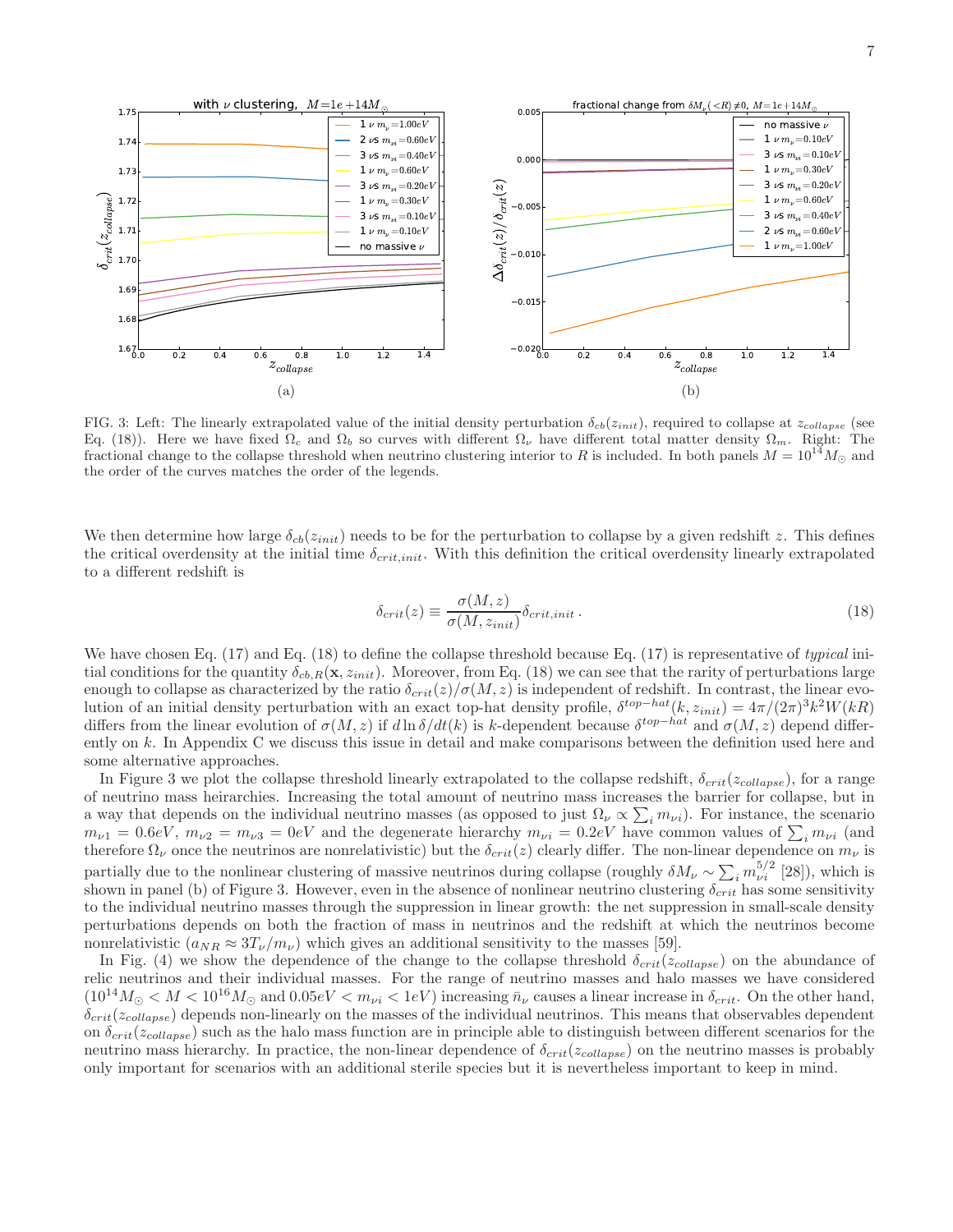

FIG. 4: The change to  $\delta_{crit}(z_{collapse})$  due to massive neutrinos (including neutrino clustering and compared at fixed  $\Omega_c$ ). Left panel shows the dependence on the number density of massive neutrinos, plotted for several different neutrino masses in units of  $\bar{n}_{1\nu}$  – the relic abundance of a single neutrino and antineutrino species given in Eq. (2). The change to the collapse threshold is roughly linear in  $\bar{n}_{1\nu}$ . Right: The change to the linearly extrapolated collapse threshold plotted as a function of neutrino mass  $m_{\nu}$ . The change to  $\delta_{crit}(z_{collapse})$  depends non-linearly on the masses of the individual neutrinos.

#### B. The halo abundance

The calculations of the collapse threshold from §III A can be used to estimate the effects massive neutrinos on the halo mass function. To convert the changes to  $\delta_{crit}(z_{collapse})$  and  $\sigma(M, z)$  into predictions for changes to the halo abundance we will need to make the assumption that the changes to the halo mass function are characterized entirely by these two parameters – an assumption that will need to be tested against N-body simulations with neutrino masses across the ranges that we consider.

To study neutrino mass effects on the halo mass function, we use the fitting formula of Bhattacharya et al [60] which is calibrated off of high-resolution CDM-only N-body simulations. Their expression for the number density of halos with masses between M and  $M + dM$  is

$$
n_B(M, z) = -\frac{\bar{\rho}_{cb}}{M} \frac{d \ln \sigma(M, z)}{d M} f_B\left(\nu \equiv \frac{\delta_{crit}(z)}{\sigma(M, z)}, z\right),\tag{19}
$$

where

$$
f_B\left(\frac{\delta_{crit}}{\sigma}, z\right) = A\sqrt{\frac{2}{\pi}} \exp\left\{-\frac{a}{2} \frac{\delta_{crit}^2}{\sigma^2}\right\} \left(1 + \left(\frac{\sigma^2}{a\delta_{crit}^2}\right)^p\right) \left(\frac{\delta_{crit}\sqrt{a}}{\sigma}\right)^q,
$$
\n(20)

with  $A(z) = 0.333/(1+z)^{0.11}$ ,  $a = 0.788/(1+z)^{0.01}$ ,  $p = 0.807$ ,  $q = 1.795$ , and  $\sigma = \sigma(M, z)$ . This fitting function was calibrated off of N-body simulations of ΛCDM using a constant linearly extrapolated spherical collapse threshold  $\delta_{crit}(z) = 1.686$ . To study the effects of massive neutrinos on halo abundance we will therefore use

$$
\delta_{crit} \to 1.686 \frac{\delta_{crit}(z|m_{\nu})}{\delta_{crit}(z|m_{\nu}=0)}
$$
\n(21)

in Eq. (19) where  $\delta_{crit}(z|m_{\nu})$  and  $\delta_{crit}(z|m_{\nu}=0)$  are our calculated collapse thresholds from Eq. (18) [66]. We use  $\sigma(M, z)$  from Eq. (14) including the effects of massive neutrinos on the linear CDM and baryon power spectrum.

For comparison, we will also consider the predicted changes to the Sheth-Tormen mass function

$$
n_{ST}(M,z) = -\sqrt{\frac{2q_{ST}}{\pi}}A_{ST}\left(1 + \left(\frac{q_{ST}\delta_{crit}^2}{\sigma^2}\right)^{-p_{ST}}\right)\frac{\bar{\rho}_{cb}}{M^2}\frac{\delta_{crit}}{\sigma}\frac{d\ln\sigma}{d\ln M}\exp\left(-\frac{q_{ST}\delta_{crit}^2}{\sigma^2}\right) \tag{22}
$$

where  $q_{ST} = \sqrt{2}/2$ ,  $A_{ST} = 0.322184$ , and  $p_{ST} = 0.3$ .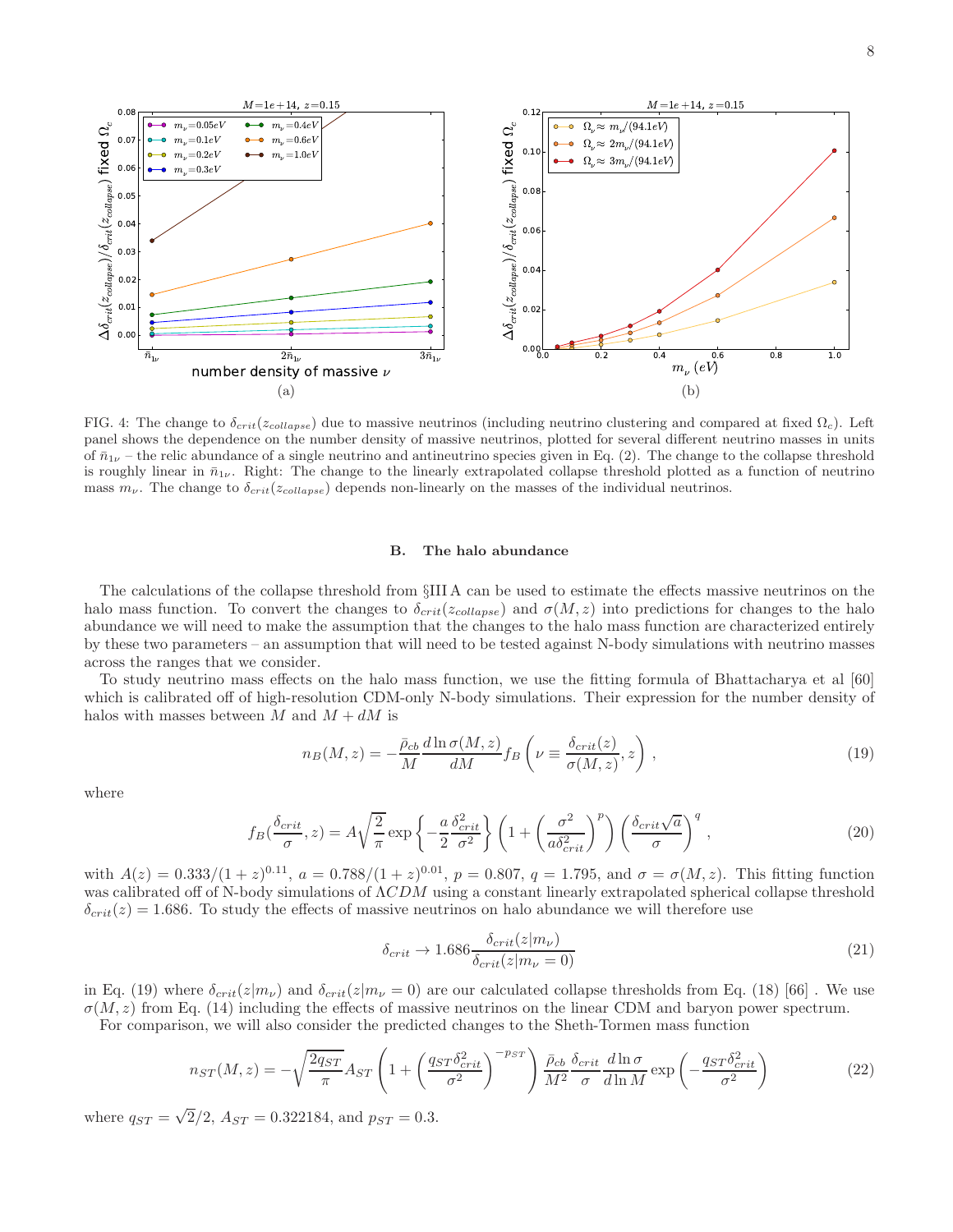

FIG. 5: Left: The neutrino-induced suppression in the amplitude of  $\sigma(M)$  – the CDM and baryon density fluctuations smoothed on scale M (Eq. (14)). Right: The change to the halo abundance in a cosmology with massive neutrinos at  $z = 0.15$  using the corrections to  $\delta_{crit}$  for  $m_{\nu} \neq 0$  calculated in this paper and the mass functions of Bhattacharya (solid lines) and Sheth-Tormen (dot-dashed lines). In both panels the order of the legend matches the order of the curves.

In Fig. (5), we show the suppression in variance of CDM and baryon density fluctuations  $\sigma(M)$  due to massive neutrinos (Eq. (14)). The fractional change in  $\sigma(M)$  due to massive neutrinos is large compared to the shifts in  $\delta_{crit}$  shown in Figs. 3 and 4. One can also see in panel (a) of Fig. (5) that the suppression in  $\sigma(M)$  is not entirely characterized by  $\Omega_{\nu}$ : there are small differences between curves with common  $\Omega_{\nu}$  but different  $m_{\nu i}$  and this causes  $n(M)$  to retain some sensitivity to individual neutrino masses even if  $\delta_{crit}$  is independent of neutrino mass hierarchy.

In panel (b) of Fig. (5) we show the changes to the halo mass function for cosmologies with massive neutrinos. We show the fractional correction to the both the Bhattacharya mass function and the Sheth-Tormen mass function. The dominant changes to the mass function are from the shift in  $\sigma(M)$  rather than  $\delta_{crit}$  shown in Fig. 11 and Fig. 4. While scenarios with common  $\Omega_{\nu}$  but different  $m_{\nu i}$  are not completely degenerate, the differences are small and it would be very challenging to distinguish between them.

In Fig. 6 we show the fractional difference between the mass function using our neutrino mass dependent values of  $\delta_{crit}$  and the standard value of 1.686. The standard collapse threshold  $\delta_{crit} = 1.686$  predicts more massive halos than our calculated  $\delta_{crit}(m_\nu)$ . That is, our prescription for the halo mass function predicts that massive neutrinos cause greater changes to  $n(M)$  than the standard prescription which leaves  $\delta_{crit}$  fixed to the  $\Omega_m = 1$  value. The fractional difference between our  $n(M)$  and the standard prescription using  $\delta_{crit} = 1.686$  increases with slightly with increasing redshift. For  $\sum_i m_{\nu,i} \lesssim 0.3eV$ , the error in using  $\delta_{crit} = 1.686$  remains  $\lesssim 10\%$  until  $M = 10^{15}h^{-1}M_{\odot}$  for all redshifts between  $z \sim 0 - 1$ .

Throughout this paper we have used the variance of CDM and baryon fluctuations  $(\sigma(M)$  defined in Eq (14)) in the spherical collapse model (this is also the prescription of [30, 50]). A number of authors [44, 45], including the analyses papers of [18–20], have used the variance of the total (CDM + baryon + neutrino) mass fluctuations to calculate the mass function. That is, in the halo mass function they have used  $\sigma_m(M)$ 

$$
\sigma_m(M) \equiv \int \frac{dk}{k} \left| W(kR) \right|^2 \frac{k^3 P_m(k, z)}{2\pi^2} \tag{23}
$$

where  $P_m$  is the total matter power spectrum including massive neutrinos, rather than  $\sigma(M)$  calculated from the CDM and baryons alone (defined in Eq. (14)). In Fig. 7 we compare the difference between the halo mass functions calculated with our  $\delta_{crit}$  from Eq. (21) and  $\sigma(M)$  with the mass function calculated with  $\delta_{crit} = 1.686$  and  $\sigma_m(M)$ . On halo scales massive neutrinos suppress  $\sigma_m(M)$  more than  $\sigma(M)$  so the combination of using  $\delta_{crit} = 1.686$ , which is lower than  $\delta_{crit}(m_\nu)$  and  $\sigma_m(M)$  which is also lower than  $\sigma(M)$  yields a final mass function that is closer to our prediction than the  $\delta_{crit} = 1.686, \sigma(M)$  shown in Fig. 6.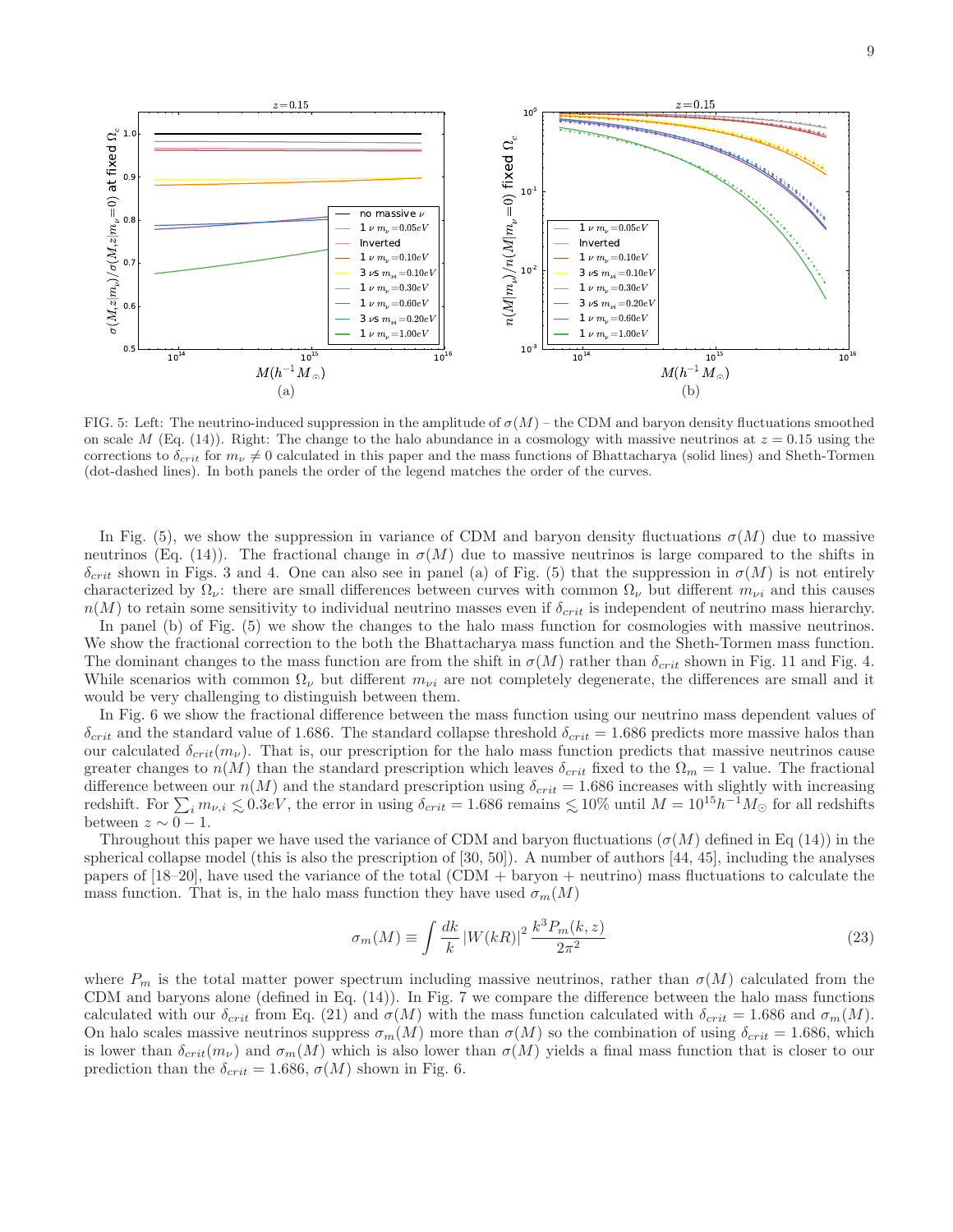

FIG. 6: The fractional difference between the halo abundance  $n(M)$  using  $\delta_{crit} = 1.686$  and  $n(M)$  calculated using our corrections to  $\delta_{crit}(m_\nu)$ . Massive neutrinos increase  $\delta_{crit}$  relative to 1.686 so the abundance calculated assuming  $\delta_{crit} = 1.686$ is larger. The order of the legend corresponds to the order of the curves.

#### IV. CONCLUSIONS

In this paper we have extended the spherical collapse model to cosmologies with massive neutrinos with  $m_{\nu}$  up to 1eV . In our calculations of spherical collapse we take the effects of massive neutrinos into account in three places: (i) in setting up the initial conditions for  $R(t)$ , (ii) in the background cosmology entering in the equation of motion for  $R(t)$ , and (iii) in that we allow for neutrino clustering in the halo during collapse. As expected, massive neutrinos delay the time of collapse  $(R \to 0)$ . Including nonlinear clustering of neutrinos interior to the halo slightly decreases the delay in the collapse time but the net change due to massive neutrinos is still to delay collapse.

In cosmologies with massive neutrinos the evolution of density perturbations becomes scale-dependent once the neutrinos become non-relativistic. This scale-dependent evolution introduces some subtleties in mapping between spherical collapse solutions and halo abundance (see also [61] and [62, 63] for a discussion of scale-dependent evolution and halo bias). We have developed an approach to studying spherical collapse in non-standard cosmologies with scale-dependent growth at early times which is outlined in §II and §III. We apply this to calculate the effect of massive neutrinos on the linearly extrapolated collapse threshold  $\delta_{crit}(z_{collapse})$ . We find that for cosmologies with  $\sum_i m_{\nu i} \leq 0.5$ eV, the changes to  $\delta_{crit}$  are  $\leq 1\%$ , in agreement with previous works [30, 44–46, 50].<br>For scenarios with larger peutrino masses the changes to  $\delta_{\nu}$  are considerably larger. The c

For scenarios with larger neutrino masses the changes to  $\delta_{crit}$  are considerably larger. The dominant effects of neutrino mass on  $\delta_{crit}$  come from two competing effects: the suppression in the growth of density perturbations on halos scales increases the collapse threshold, while non-linear clustering of massive neutrinos interior to the halo decreases the collapse threshold. The suppression in the growth of halo-scale perturbations dominates over the neutrino clustering in all the examples we consider. Interestingly, we find that the effects of massive neutrinos on  $\delta_{crit}$  (and  $\sigma(M)$ ) are not entirely characterized by  $\Omega_{\nu}$ . That is, we find that the predicted changes to  $\delta_{crit}$  and  $n(M)$ for cosmologies with different neutrino mass hierarchies (values of  $m_{\nu1}$ ,  $m_{\nu2}$ ,  $m_{\nu3}$ ) but the same  $\Omega_{\nu}$  are not exactly the same (see Fig. 4). This difference is also seen in the mixed dark matter simulations of [50]. In our framework the different dependence on  $m_{\nu i}$  and  $\Omega_{\nu}$  is predominantly due to the fact that the neutrino-induced suppression in the growth of structure depends on both the energy density in neutrinos and the redshift at which they became nonrelativistic (see e.g. [6, 59]). Clustering of neutrinos interior to the halo during collapse also causes changes to  $\delta_{crit}$  that depend nonlinearly on the neutrino masses (Fig. 3) but the sense of this effect on  $\delta_{crit}$  is opposite to that of the scale-dependent growth and is subdominant in all cases we consider.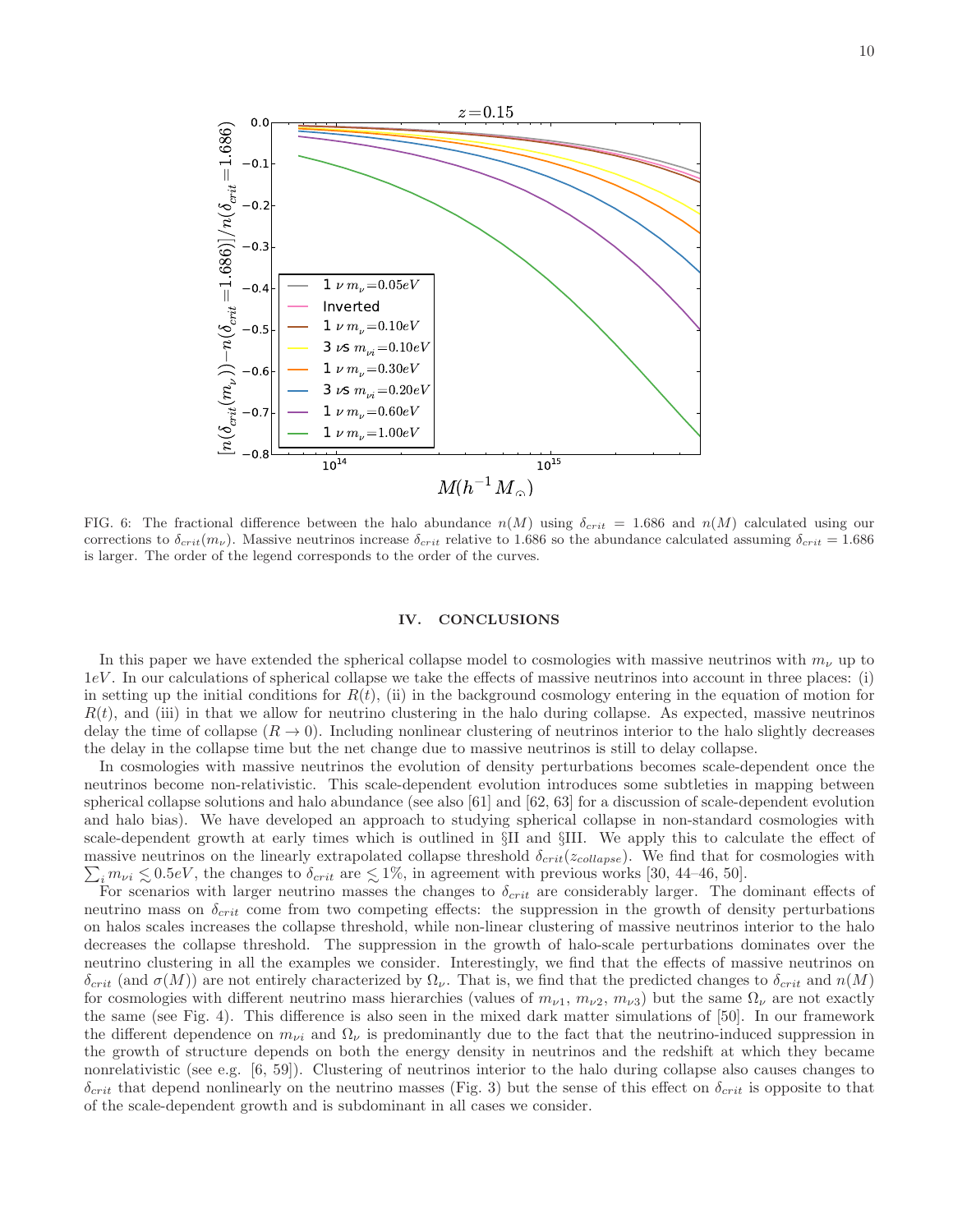

FIG. 7: The fractional difference between the halo abundance  $n(M)$  calculated using  $\delta_{crit} = 1.686$  and  $\sigma_m^2(M, m_\nu)$  given in Eq. (23) (the variance of the total matter fluctuations including CDM, baryons, and neutrinos) – as is sometimes done in the literature – compared to our prescription using  $\delta_{crit}(m_\nu)$  and the variance of CDM and baryons only  $(\sigma^2(M)$  as in Eq. (14)). The order of the legend corresponds to the order of the curves.

In practice, distinguishing between neutrino mass hierarchies with halo abundance should be extraordinarily challenging. At the level of the spherical collapse model, the theoretical uncertainty in  $n(M)$  is easily as large as the difference between the effects of different mass hierarchies (see e.g. [60]). It is nevertheless important to note that the halo mass function should not be entirely determined by  $\Omega_{\nu}$ . We view the theoretical uncertainties here as additional motivation for N-body simulations with a range of neutrino mass hierarchies.

An increasing number of authors have studied halo abundance in N-body simulations with mixed dark matter  $(\nu\Lambda CDM)$  cosmologies [44–46, 50]. This literature includes simulations with three degenerate neutrino masses ranging from  $m_{\nu i} = 0.05eV - 0.40eV$  and measurements of halo abundance for masses  $M \leq h^{-1}10^{15}M_{\odot}$ . For three degenerate neutrinos with  $m_{\nu i} \leq 0.2eV$  our predicted changes to  $\delta_{crit}$  are  $\leq 1\%$  leading to a fractional change in  $n(M)$  of only  $(few)$ % at  $M = 10^{14} M_{\odot}$  but give a suppression of ~ 10% at  $M = 10^{15} M_{\odot}$  at  $z = 0$  and ~ 20% at  $z = 1$ . Our predictions for the changes to  $n(M, z)$  appear to be consistent with the halo abundance measured from simulations shown in Figure 2 in [50].

On the other hand, for  $\sum_i m_{\nu i} = 1.2eV$ , we predict that  $\delta_{crit}$  is ~ 2% larger at  $M = 10^{15}M_{\odot}$  which leads to a suppression in  $n(M)$  at this mass of ~ 30% for fixed  $\sigma(M)$ . The authors of [44] find that the Sheth-Tormen mass function with  $\delta_{crit} = 1.686$  and  $\sigma(M)$  calculated using the total matter power spectrum describes the halo abundance at  $z = 0$  in their simulations to better than ~ 5 − 10%. The difference between  $n(M)$  predicted here (calculated with the larger value of  $\delta_{crit}$  and  $\sigma(M)$  calculated using the CDM + baryon power spectrum) and the approach of [44] (using  $\delta_{crit} = 1.686$  and  $\sigma_m(M)$  calculated using the total matter power spectrum) is  $10-15\%$  for  $\sum_i m_{\nu i} = 1.2eV$ at z ∼ 0 and larger at higher redshift, which is marginally inconsistent with [44]. It would be interesting to study the halo mass function in N-body simulations for the more extreme scenarios considered here (e.g.  $m_{\nu i} \sim 1eV$ ) where we find more significant corrections to  $\delta_{crit}$  and  $n(M)$  (e.g. Fig. 5). The difference between different prescriptions for the mass function is small for  $\sum_i m_{\nu i} \leq 0.3eV$ , but for larger neutrino masses the variation between predictions is<br>larger and could therefore alter the constraints on heavy neutrino species from cluster abundance larger and could therefore alter the constraints on heavy neutrino species from cluster abundance.

In our discussion of the halo mass function we have neglected the neutrino contribution to the mass of the halos. For neutrino masses  $\lesssim 0.2eV$  the neutrino contribution to the halo mass should be  $\lesssim 10^{-3}$  so neglecting the neutrinos<br>is instituted [28]. On the other hand we found in [28] that for neutrino masses  $\mathcal{O}(1eV)$  t is justified [28]. On the other hand we found in [28] that for neutrino masses  $\mathcal{O}(1eV)$  the neutrino mass associated with the halo could reach ~ 10% (though the neutrino mass interior to the virial radius is  $\lesssim 1\%$  of the CDM mass).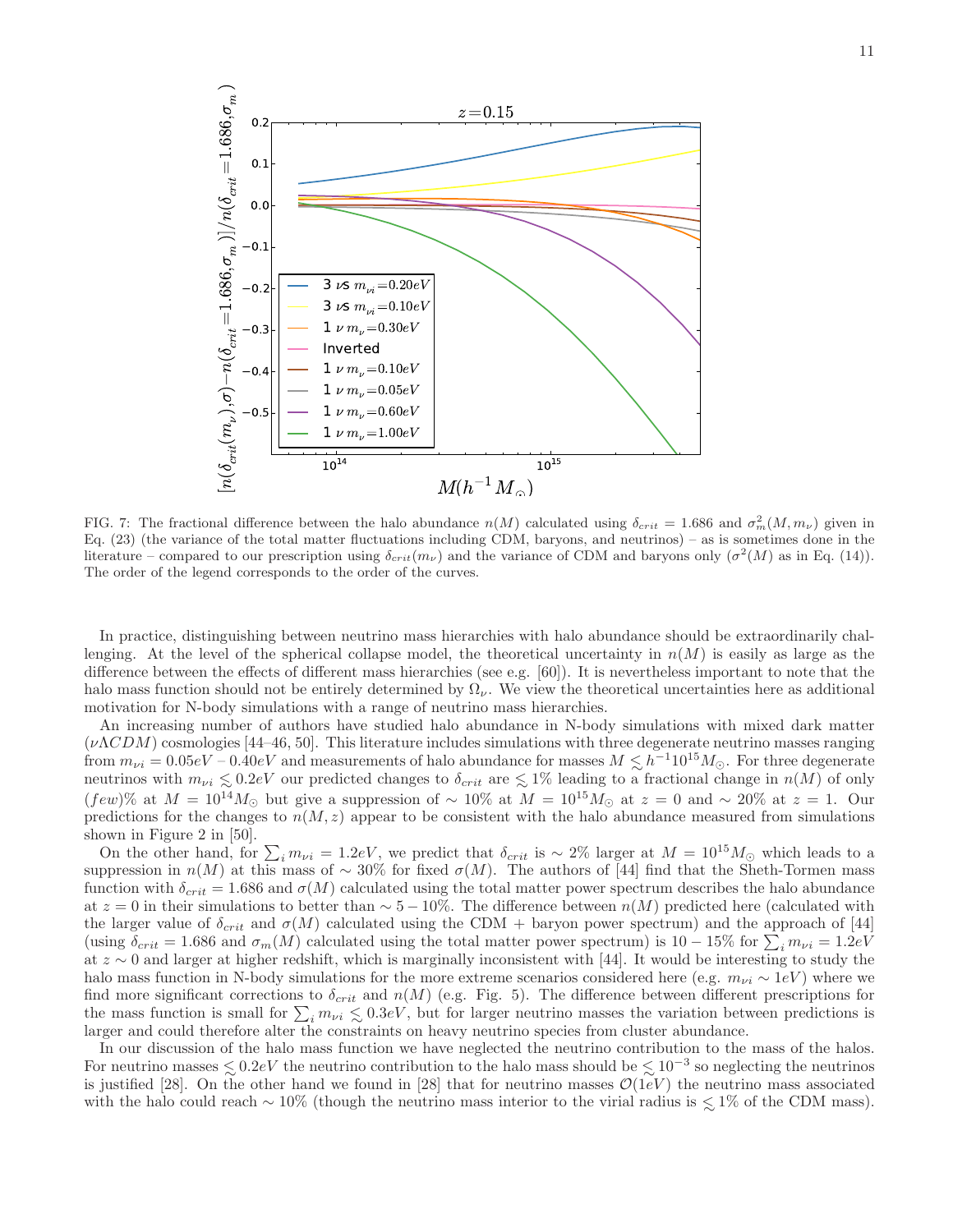Even a few  $\%$  shift in the halo masses can have a substantial effect on  $n(M)$  so we caution that Figs. 5, 6, and 7, which are written in terms of the CDM mass only, do not directly give the corrections to the observed halo abundance. The density profile of neutrinos is different from the density profile of CDM [28, 46, 64] so it is not obvious how the neutrino contribution will change the inferred halo mass and the answer will likely depend on the observable. We leave this question to further study.

#### Acknowledgments

M.L. thanks Brad Benson, George Fuller, Daniel Grin, Wayne Hu, Doug Rudd, and especially Matias Zaldarriaga for helpful discussions. M.L. is grateful for hospitality at the Institute for Advanced Study while this work was being completed. M.L. is supported by U.S. Dept. of Energy contract DE-FG02-13ER41958.

#### Appendix A: Initial conditions for  $\delta_{cb}(t)$

The CAMB code gives the values of  $\delta_c(k, z)$ ,  $\delta_b(k, z)$ , and  $\delta_{\nu}(k, z)$  for a unit-magnitude initial curvature perturbation in the adiabatic mode. We modify the CAMB code so that the time derivatives of the density perturbations in CDM and baryons,  $\delta_c(z, k)$  and  $\delta_b(z, k)$ , are output as well. To set up the initial conditions for R and R we need  $d \ln \delta_{cb}/dt(k) = \delta_{cb}(k, z)/\delta_{cb}(k, z)$  (which is independent of  $\delta_{cb}$  for linear perturbations).

For an initial density perturbation with a top-hat profile, the initial velocity is given by

$$
\frac{d\ln\delta_{cb}}{dt} = \frac{\int d^3\mathbf{k} \, W(kR)\dot{\delta}_{cb}(k, z_{init})/\delta_{cb}(k, z)}{\int d^3\mathbf{k} \, W(kR)},\tag{A1}
$$

where  $W(kR) = 3j_1(kR(M)/(kR(M))$  and  $\dot{\delta}_{cb}(k, z)/\delta_{cb}(k, z)$  is the ratio of the amplitudes in each Fourier mode which can be gotten from the transfer functions given by CAMB. Note that for  $\delta_{cb}$  independent of k, the integrals just return a constant. That is,

$$
\int \frac{d^3k}{(2\pi)^3} W(kR) = \int d^3k \int_{\frac{4}{3}\pi R^3} d^3x e^{-ik \cdot x} = 1,
$$
\n(A2)

but Eq. (A2) doesn't converge numerically. However, the ratio of the two expressions in Eq. (A1) plotted as a function of the maximum value  $k$  does reach an asymptote. In Figure 8 we plot

$$
\frac{d\ln\delta_{cb}}{dt}(k) = \frac{\int_0^k k'^2 dk' W(k'R)\dot{\delta}_{cb}(k', z_{init})/\delta_{cb}(k', z_{init})}{\int_0^k k'^2 dk' W(k'R)},
$$
\n(A3)

along with the ratio  $\delta_{cb}(k, z)/\delta_{cb}(k)$ . In Figure 8 we see that  $\delta_{cb}(z_{init})$  as given in Eq. (A3) does not depend on halo mass for the range of masses considered but it does depend on the neutrino masses – the difference at low  $k$  is due to the different  $\Omega_m(z_{init})$ 's but the larger suppression at high k is due to  $m_\nu > 0$ . We can also see that by  $k \sim 1 h/Mpc$ the values of Eq. (A3) and  $\dot{\delta}_{cb}(k, z)/\delta_{cb}(k)$  nearly identical. We therefore use  $d \ln \delta_{cb}/dt = \dot{\delta}_{cb}(k, z)/\delta_{cb}(k)$  evaluated at  $k = 10Mpc^{-1}$  to determine the initial conditions of R for a top-hat initial density perturbation. As discussed in §III the calculations of the critical overdensity in the plots of the body of this paper use the root mean square value of the initial velocity given in Eq. (16), rather than Eq. (A3). We have used top-hat initial conditions of Eq. (A3) in Fig. 2, Fig. 10, and Fig. 11.

For adiabatic initial conditions there are perturbations in the other components  $\delta_{\nu}$  and  $\delta_{\gamma}$  at the initial time as well. A top-hat initial density perturbation in CDM and baryons with amplitude  $\delta_{cb,init}$  and radius R has Fourier components given by

$$
\delta_{cb}(\mathbf{k}) = \delta_{cb,init} W(kR) , \qquad (A4)
$$

which allows us to determine the amplitude of the primordial curvature perturbation in each Fourier mode, and therefore the perturbations the other components

$$
\delta_{cb,i}(\mathbf{k}, z_{init}) = T_{cb}(k, z_{init})\zeta(\mathbf{k}) \to \delta_{\nu}(\mathbf{k}, z_{init}) = \frac{T_{\nu}(k, z_{init})}{T_{cb,i}(k, z_{init})}\delta_{cb}(z_{init})W(kR), \tag{A5}
$$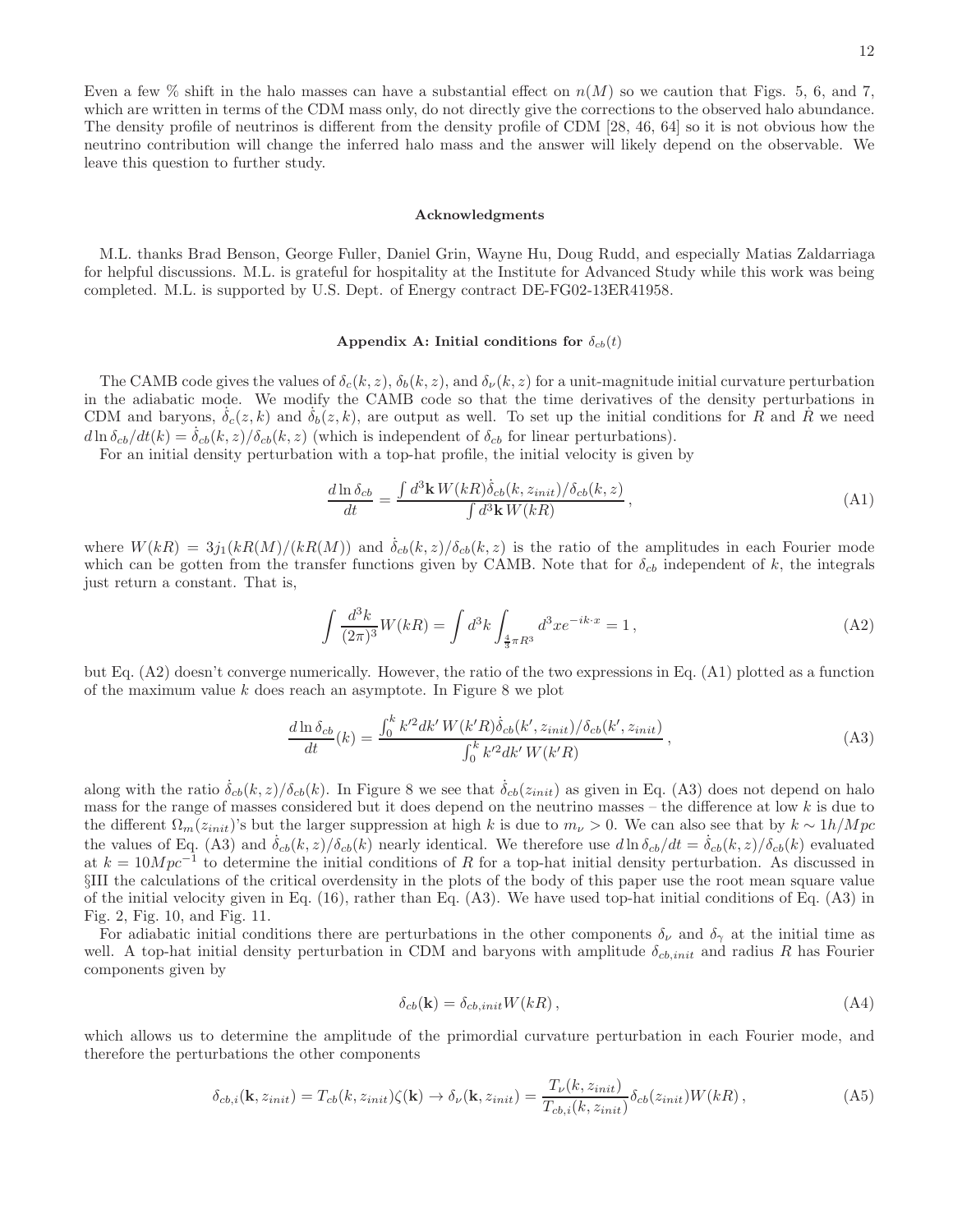

FIG. 8: Left: The initial  $\delta_{cb}(z_{init})$  from CAMB. The solid curves show Eq. (A3) as a function of k, the curves for  $M =$  $10^{13}M_{\odot}$ ,  $10^{14}M_{\odot}$ , and  $10^{15}M_{\odot}$  are indistinguishable. The dotted curves are the ratio  $\dot{\delta}_{cb}(k, z_{init})/\delta_{cb}(k, z_{init})$  – which at high-k is nearly identical to Eq. (A3). All curves are at  $z = 200$  in units of  $H(z)$ . Right: The linear neutrino perturbation,  $\delta_{\nu}(z) = \int d^3\mathbf{k} T_{\nu}(k,z)/T_{cb}(k,z_{init})\delta_{cb}(z_{init})W(kR)$ , plotted as a function of redshift in units of  $\delta_{cb}(z_{init})$  for a range of halo masses.

where  $\zeta(\mathbf{k})$  is the primordial curvature. The linear evolution of the initial density perturbation,  $\delta_{\nu}(z)$  =  $\int d^3{\bf k} T_{\nu}(k,z)/T_{cb}(k,z_{init})\delta_{cb}(z_{init})W(kR)$ , for a top-hat CDM and baryon perturbation is plotted in Figure 8.

At our start time,  $z_{init} = 200$ , the amplitude of density perturbations that collapse by  $z \lesssim 1$  is  $\sim 10^{-2}$ . The amplitude of non-linear corrections to our initial conditions (which we have ignored) is  $\mathcal{O}(\delta_{init}^2) \sim 10^{-3} - 10^{-4}$  which is not very different from magnitude of the neutrino mass effects on  $\delta_{crit}$  for some of the smaller neutrino masses. However, to make non-linear corrections completely subdominant we would need to start our calculation before decoupling and then follow the subhorizon evolution of the baryons independently of the CDM until  $z \sim 200$ . The total density perturbation would no longer have a top-hat profile in this case and this seems like overkill for a model that is anyway intended to be a crude approximation to halo formation. However, we have tested the sensitivity of our calculations to the initial conditions in two ways: (i) by changing  $z_{init}$  to earlier times and repeating the spherical collapse calculation and (ii) by shifting  $z_{init}$  but keeping  $\delta_{init}$  fixed between calculations with different values of the neutrino mass (so that the magnitude of the non-linear corrections are similar). In both cases the changes to  $(\delta_{crit}(m_{\nu}) - \delta_{crit}(m_{\nu} = 0))/\delta_{crit}$  are  $\leq (few)10^{-3}$ . Changing the ratios of CDM to baryons has an effect that is comparable in magnitude. We therefore consider our calculations of  $\delta_{crit}$  to be accurate (independent of  $z_{init}$  and  $\Omega_b$ ) to about  $\sim 0.5\%$ .

## Appendix B: How accurate is the expression for  $\delta M_{\nu}$ ? Does it matter for  $\delta_{cb}^{linear}(z_{collapse})$ ?

In  $\S$ II B we used a solution to the linearized Boltzmann equation to calculate the neutrino mass interior to  $R$ ,  $\delta M_{\nu}(< R)$ . The linearized Boltzmann solution is accurate at early times before the CDM density fluctuation has become nonlinear, but significantly underestimates the late-time non-linear clustering of neutrinos (e.g. [28, 56]). In this section we explore the sensitivity of our results to the approximation for  $\delta M_\nu(< R)$  used in §II B. Our reference point for a more accurate calculation of  $\delta M_{\nu}$  numerically integrates neutrino trajectories traveling in the external potential of the collapsing halo. The initial conditions for the neutrino trajectories sample the initial phase space and  $\delta M_{\nu}(< R, t)$  is obtained by summing elements of phase space with trajectories interior to R at time t (for details see [28]). We refer to this calculation as the "exact" calculation because it is an exact solution to the Boltzmann equation for neutrinos in an external potential. Our exact calculation, however, still makes the approximation that  $\delta M_{\nu}$  can be calculated using a halo potential described by the solution to  $R(t)$  with  $\delta M_{\nu} = 0$ .

Figure (9) shows the difference between the linearized Boltzmann solution for  $\delta M_{\nu}$  and the exact calculation for halos with  $M = 10^{14} M_{\odot}$ ,  $M = 10^{15} M_{\odot}$ , and single massive neutrino species with  $m_{\nu} = 1 eV$ . The difference between the exact calculation and the linear approximation is large. Plotted in the right panel of Figure (9) are the solutions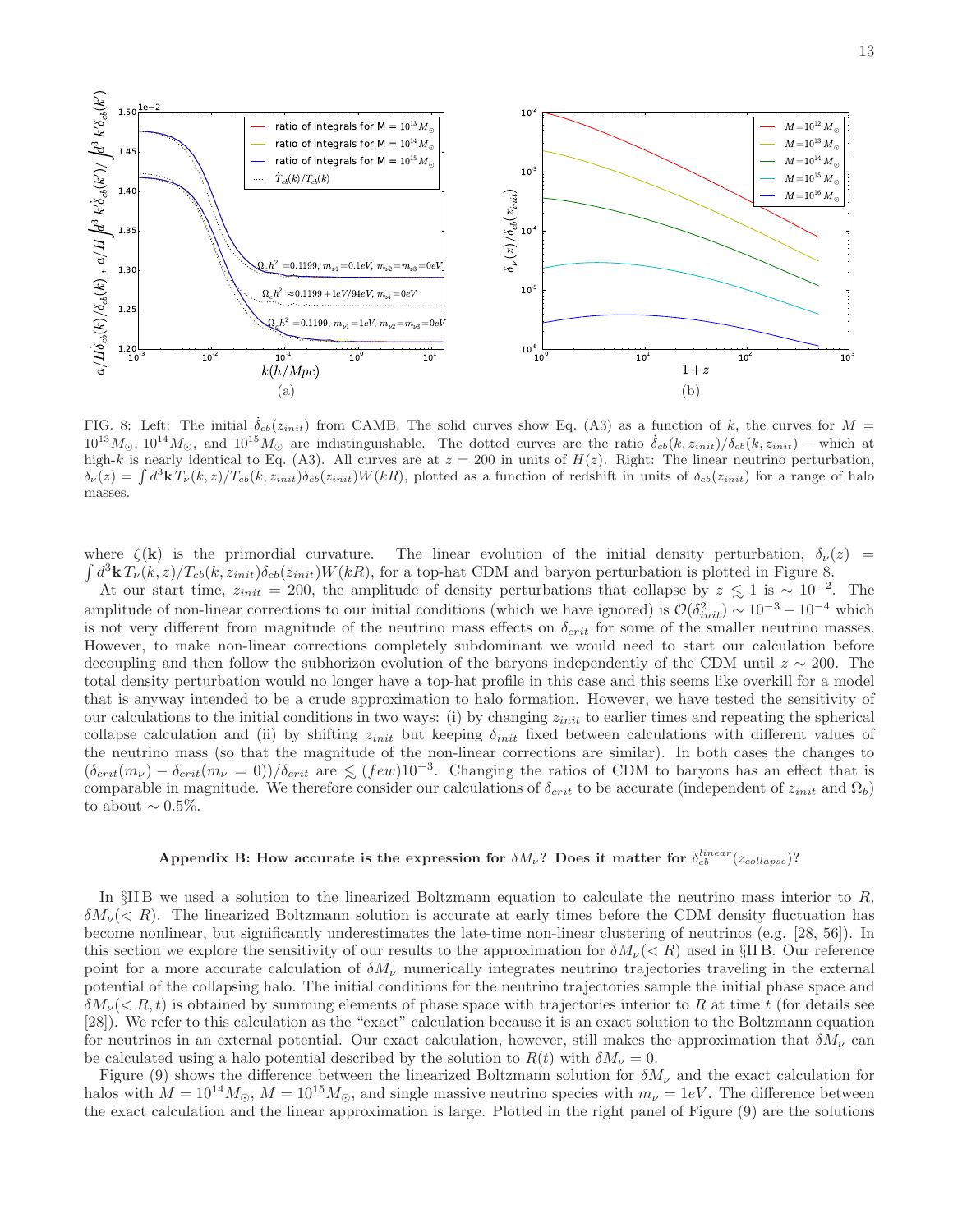

FIG. 9: Left: Several calculations of the neutrino mass interior to  $R$ ,  $\delta M_{\nu}$ . Plotted for a cosmology with one massive neutrino with  $m_{\nu} = 1eV$  and halos of  $M = 10^{14}M_{\odot}$  and  $M = 10^{15}M_{\odot}$ . Shown is the linearized Boltzmann solution, the exact calculation, and a hybrid solution that uses the linearized Boltzmann solution at early times, where the exact calculation hasn't converged and the exact calculation at late times once  $\delta M_{\nu,\text{exact}} > \delta M_{\nu,\text{linear}}$ . Right: The solutions to Eq. (8) using  $\delta M_{\nu} = 0$ , the linearized Boltzmann solution for  $\delta M_{\nu}$ , and the hybrid exact-linear solution shown in the right panel. Despite the large differences in  $\delta M_{\nu}$  in the right panel, the solutions for  $R(t)$  are very similar – the collapse time changes by  $\leq 1\%$  for  $M = 10^{15} M_{\odot}$  and  $< 0.5\%$  for  $M = 10^{14} M_{\odot}$ . These changes in  $t_{collapse}$  and are small compared to the change due to the effect we are interested in, nonzero  $\delta M_{\nu}$ .

for  $R(t)$  from Eq. (8) with  $\delta M_{\nu} = 0$ ,  $\delta M_{\nu}$  from the linearized Boltzmann equation, and  $\delta M_{\nu}$  using the linearized Boltzmann equation at early times and the exact calculation once  $\delta M_{\nu, \text{exact}} > \delta M_{\nu, \text{linear}}$ . As discussed in §II nonzero  $\delta M_{\nu}$  has a large effect on the evolution of  $R(t)$  and the collapse time. However, the difference between  $R(t)$ including the larger  $\delta M_{\nu \text{exact}}$  and the linearized  $\delta M_{\nu \text{linear}}$  is negligible. For the examples we have considered, halos with  $M = 10^{14} M_{\odot}$  and  $M = 10^{15} M_{\odot}$ , the collapse times change by  $< 0.5\%$ ,  $< 1\%$ . Apparently, the effect of  $\delta M_{\nu}$  on the final collapse time of  $R$  is most important at early times. Nonlinear clustering of neutrinos depends strongly on the neutrino mass. Since the error in  $t_{collapse}$  from using the linearized Boltzmann calculation for  $\delta M_{\nu}$  is unimportant for  $m_{\nu} = 1eV$  we conclude that it is a safe approximation for all neutrino mass hierarchies considered in this paper.

#### Appendix C: Calculating  $\delta_{crit}(z)$  in a cosmology with scale dependent evolution

There are a number of analytic models of halo abundance, from the original Press-Schechter ansatz [57] to more sophisticated excursion set and peaks calculations ([58, 65]). These models make use of the fact that the linear evolution of the density field is well-understood and identify regions of the early-time, linear density field that satisfy certain criteria, with halos at late times. For instance, a halo of mass  $M$  forming at redshift  $z$  can be associated with a region in the early-time density field  $\delta_{cb,init}$  smoothed on scale  $R = (3M/(4\pi \rho_{cb}))^{1/3}$  that exceeds the threshold for collapse  $(\delta_{cb}(z_{init}) > \delta_{crit}(z_{init}))$  and/or is a peak  $(\nabla \delta_{cb}(\mathbf{x}, z_{init}) = 0$  and  $\det(\nabla_i \nabla_i \delta_{cb}(\mathbf{x}, z_{init})) < 0$ . If the statistics of the linear density field are known (in the standard cosmology they are Gaussian) then the fraction of the initial volume, and therefore the mass, that satisfies the halo criteria (peaks or thresholds) can be calculated.

For instance, the excursion set model relates the abundance of halos at  $z$  to the distribution of first crossings of the barrier  $\delta_{crit,i}(z)$  which (in the limit of a Fourier-space top-hat smoothing function) gives the usual Press-Schechter mass function

$$
n_{PS}(M,z) = -2\frac{\bar{\rho}_{cb}}{M} \frac{d}{dM} \left[ \int_{\frac{\delta_{cb}(z_{collapse}, z_{init})}{\sigma(M, z_{init})}}^{\infty} d\nu \frac{e^{-1/2\nu^2}}{\sqrt{2\pi}} \right],
$$
\n(C1)

where  $\delta_{cb}(z_{collapse}, z_{init})$  is the value of the density fluctuation at  $z_{init}$  required to collapse by redshift  $z_{collapse}$ . Typically, one works with the collapse threshold and the density field linearly extrapolated to the present time. This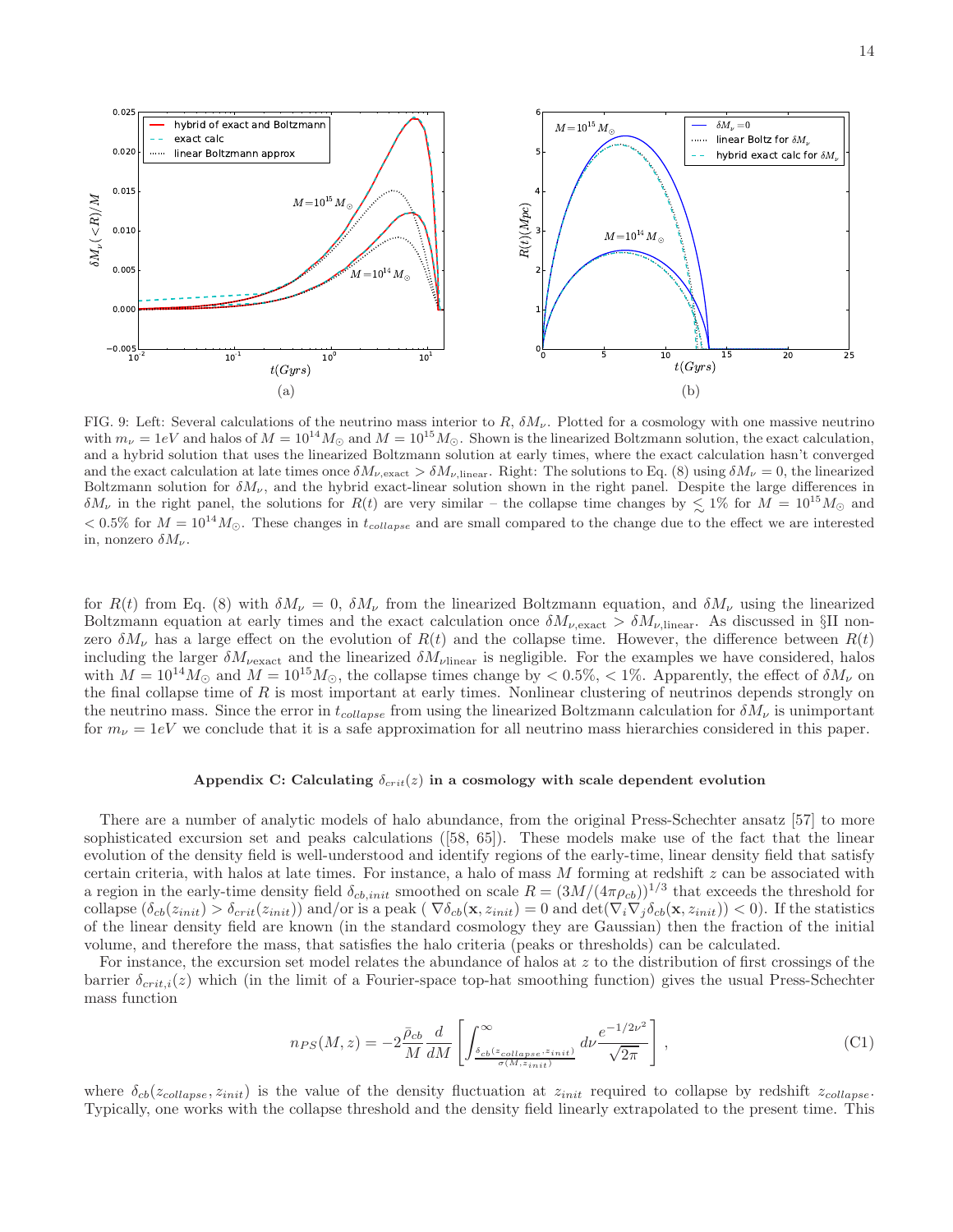

FIG. 10: . A comparison of the neutrino induced changes to the linearly extrapolated collapse threshold calculated in two ways. First, using the initial velocity  $\delta_{cb}(z_{init})/\delta_{cb}(z_{init}) \equiv \dot{\sigma}/\sigma$  and the linear extrapolation given in Eq. (18) as in the body of this paper (solid lines). Second, using the initial conditions and linear extrapolation of a top-hat perturbation at  $z = 1000$ (dashed lines). The two approaches are in agreement at the  $\lesssim20\%$  level.

is a convenient choice because  $\delta_{crit}(z_{collapse}, z_{collapse})$  is nearly independent of redshift. And, for a cosmology with scale-independent growth a top-hat density perturbation (or a density perturbation of any profile)  $\delta_{cb}(z)$  evolves in the same way as  $\sigma(M, z)$  so the ratio  $\delta_{cb}(z)/\sigma(M, z)$  is constant.

In cosmologies with massive neutrinos, or any scale-dependent growth, the growth rates of density perturbations depend on their profile. To be completely explicit,

$$
\delta_{cb}(z) = \int \frac{d^3 \mathbf{k}}{(2\pi)^3} \frac{T_{cb}(k, z)}{T_{cb}(k, z_{init})} \delta_{cb}(k, z_{init})
$$
\n(C2)

where  $T_{cb}(k, z)$  are the transfer functions. Furthermore, the scale-dependent growth will change the density profiles of perturbations – e.g. an initially top-hat density perturbation can evolve into a perturbation with a slightly different profile.

Quantities that describe the statistics of the density field will evolve differently from individual density perturbations. For instance, the variance of density fluctuations evolves as

$$
\sigma^{2}(R,z) = \int \frac{d^{3} \mathbf{k}}{(2\pi)^{3}} |W(kR)|^{2} \left| \frac{T_{cb}(k,z)}{T_{cb}(k,z_{init})} \right|^{2} P_{cb}(k,z_{init})
$$
(C3)

so the ratio  $\delta_{cb}(z)/\sigma(M,z)$  may depend on redshift z because the numerator and denominator are weighted towards different k ranges. On the other hand the ratio  $\delta_{cb}(k)/\sqrt{k^3P_{cb}(k)}$  is time independent. However one has to be cautious in using the statistics of the initial density field smoothed on some scale  $\delta_{cb,R}(z_{init})$  to define halos at late times so that the description of halo abundance does not depend on the initial time.

The issue of scale-dependent growth and the definition of the collapse threshold was also discussed by [61] in the context of modified gravity theories. In the example of [61], the growth is scale-independent at early times so that  $\delta_{cb,R}(z_{init})$  is sufficient to specify  $\delta_{cb,R}(z_{init})$ . Those authors note that the relevant quantity for calculating the halo abundance is  $\delta_{cb,R}(z_{init})/\sigma(M,z_{init})$ . To evaluate  $\delta_{crit}$  at a different redshift while preserving the ratio  $\delta_{cb,R}(z_{init})/\sigma(M,z_{init})$  one would use  $\delta_{crit}(z) \equiv \delta_{cb,R}(z_{init})\sigma(M,z)/\sigma(M,z_{init})$  which is consistent with Eq. (18) in this paper. However, in [61] the scale-dependent growth does not become important until late times so the initial velocity of a top-hat perturbation and the root-mean-square value of top-hat perturbations  $\dot{\sigma}(M, z_{init})/\sigma(M, z_{init})$ are the same and there is no ambiguity in setting the initial conditions for  $R(t)$ .

In this paper we have chosen to use  $\dot{\sigma}(M, z_{init})/\sigma(M, z_{init})$  to set the initial conditions for  $R(t)$  for two reasons: (i) this choice represents typical initial conditions for  $\delta_{cb,R}(\mathbf{x})$  and (ii) it allows Eq. (18), which should represent the rarity of initial conditions that collapse by z, to be independent of  $z_{init}$ . Note that there still may be residual sensitivity to the initial time, due to the fact that we set initial conditions using  $\sigma(M, z)$  which does not evolve according to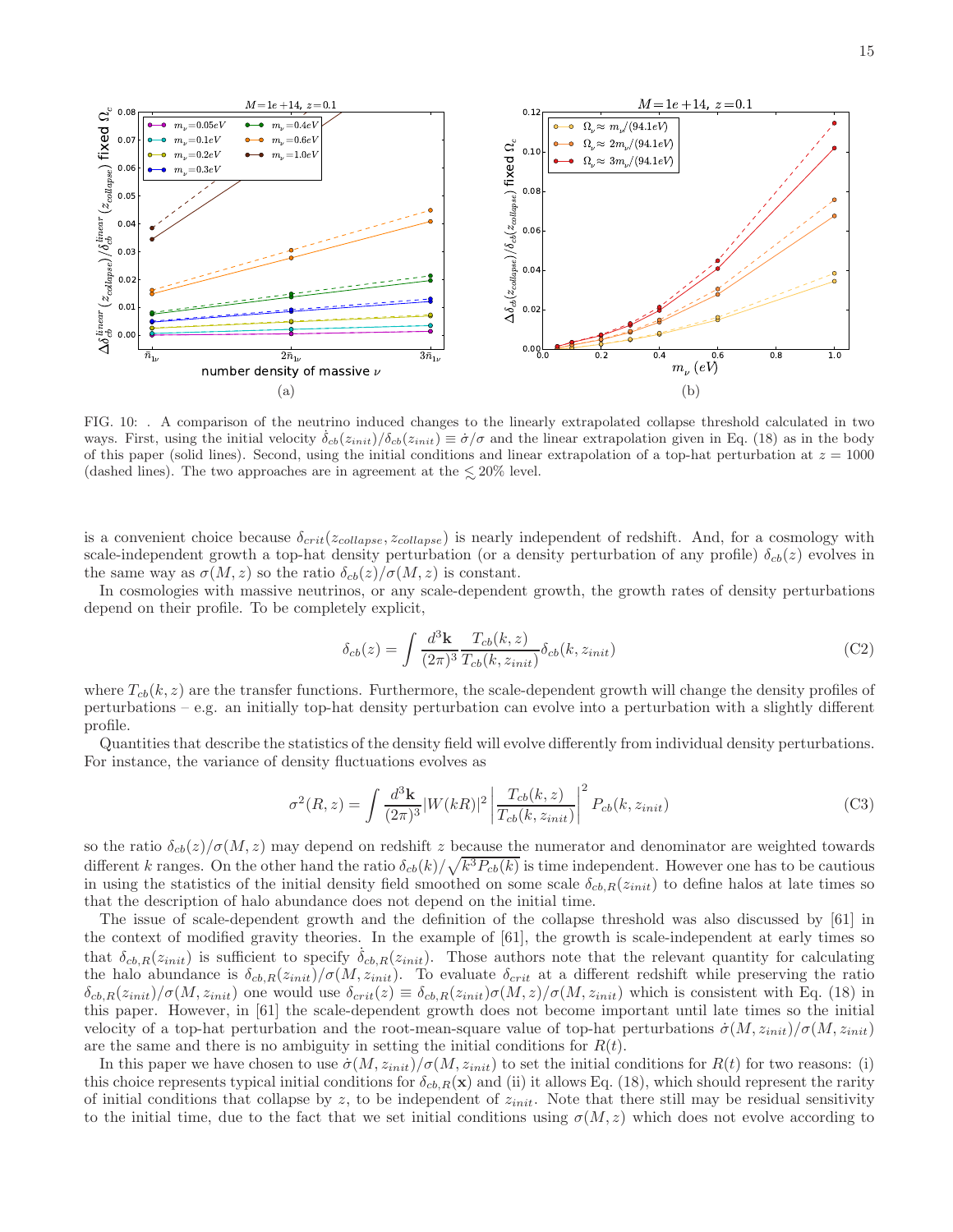the same equation of motion as the linear perturbation  $\delta_{cb}$ . In principle we could start our calculations at earlier times before neutrinos become nonrelativistic (hence before they induce scale-dependent growth) so that we would avoid the need to make this choice for  $\delta_{cb,R}$ . Unfortunately this does not get around the issue because at such early times the linear evolution is scale-dependent because of the presence of radiation and the fact that baryons are not exactly tracking CDM. However, as a sanity check we can compare our predicted change to the collapse threshold in the presence of massive neutrinos from Eq (18) and Eq. (17) to an alternative definition of  $\delta_{crit}$  using top-hat initial conditions at early times when the scale-dependent growth due to massive neutrinos is small. Specifically, we define

$$
\delta_{crit}^{\text{early}}(z_{collapse}) = \frac{\delta_{crit}^{\text{top-hat}}(z=1000)}{\sigma(M, z=1000)} \sigma(M, z_{collapse})
$$
\n(C4)

where  $\delta_{crit}^{\text{top-hat}}(z=1000)$  is the critical value of a top-hat density perturbation, with  $\dot{\delta}_{cb}$  calculated for top-hat initial conditions as in Appendix A linearly extrapolated to  $z = 1000$ . This definition is in the same spirit as the approach of [61]. A comparison between the neutrino corrections to  $\delta_{crit}$  calculated using Eq. (C4) and Eq. (18) is plotted in Fig. 10. The neutrino-corrections from the two calculations are in agreement at the  $\leq 20\%$  level.<br>Another approach for treating the scale dependent growth would be to determine the correlations

Another approach for treating the scale dependent growth would be to determine the correlated requirements on both  $\delta_{cb,R}(z_{init})$  and  $\delta_{cb,R}(z_{init})$  for a halo to collapse by a given time. Then one could associate regions in the initial density field that satisfy the joint criteria with halos forming at the collapse redshift. Developing such a model would be quite interesting but is beyond the scope of this paper.

Finally, we have so far treated the threshold for collapse as a criteria on the initial density field,  $\delta_{cb}(z_{init})$  with statistics characterized by the initial power spectrum  $P_{cb}(k, z_{nit})$  and looked for consistent ways of imposing this criteria on the density field linearly extrapolated to late times. One could instead treat the linearly extrapolated value of of a top-hat perturbation  $\delta_{cb}(z_{init})$  as the parameter of interest, for instance as a quantity in a fitting function. That is, one could use the initial conditions of a true top-hat density perturbation  $\delta_{cb,init}$ , with  $\delta_{cb,init}$  as given in Eq. (A3), for the initial conditions for  $R(t)$  and linearly evolve  $\delta_{cb,init}$  to  $z_{collapse}$  using the true top-hat evolution. This gives

$$
\delta_{crit}^{\text{top-hat}}(z) \equiv \frac{\int d^3k \, T_{cb}(k, z)/T_{cb}(k, z_{init}) W(kR)}{\int d^3k W(kR)} \delta_{cb,i} \,. \tag{C5}
$$

This approach results in quite different values of  $\delta_{crit}(z)$  for cosmologies with large scale-dependent growth near the halo scale (for massive neutrinos this happens when  $m_{\nu,i} \gtrsim 0.3eV$ ). More importantly, in these cases  $\delta_{crit}(z)/\sigma(M,z) \neq \delta_{cb,i}/\sigma(M,z_{init})$  so the linearly extrapolated  $\delta_{crit}^{top-hat}$  can not be straightforwardly interpreted as a collapse threshold. For comparison, we show these calculations in Fig. (11). Interestingly, the sensitivity to neutrino mass in  $\delta_{crit}^{top-hat}(z)$  is almost entirely due to the clustering of neutrinos interior to R. If  $\delta M_{\nu}(< R) = 0$ , the "top-hat" collapse threshold for cosmologies with massive neutrinos in Eq. (C5) is  $\leq$ "top-hat" collapse threshold for cosmologies with massive neutrinos in Eq. (C5) is  $\leq 0.5\%$  different from Eq. (C5) for cosmologies with  $m_{\nu i} = 0$ . The change to  $\delta_{crit}^{top-hat}$  from  $\delta M_{\nu} \neq 0$  is nearly identical to the change to  $\delta_{crit}$  using Eq. (18).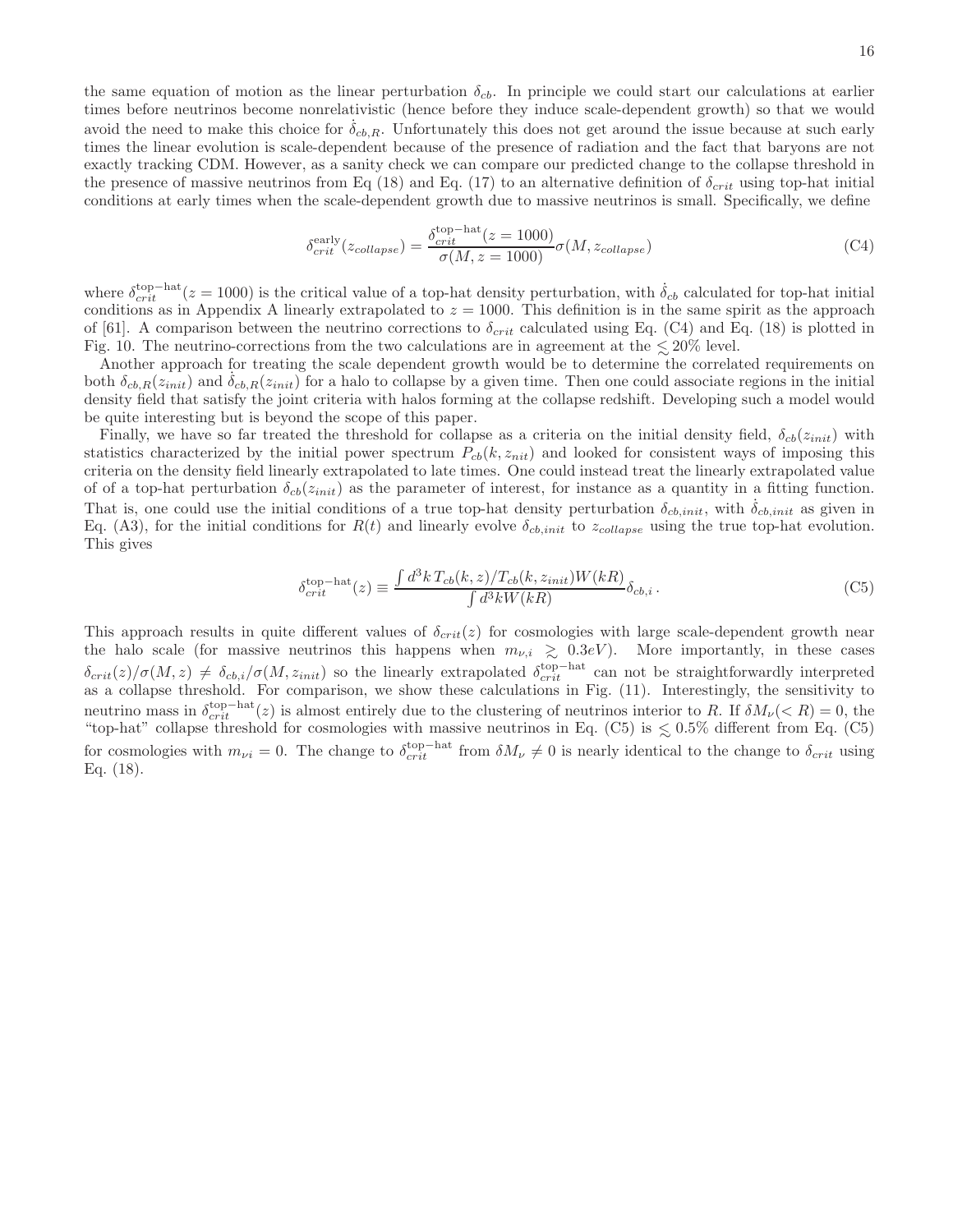

FIG. 11: Left: The linearly extrapolated value of initial amplitude of the density perturbation  $\delta_{cb}(z_{init})$  required to collapse at  $z_{collapse}$ , where the initial  $\dot{\delta}_{cb}(z_{init})$  and the linear extrapolation are done for an exactly top-hat density profile at  $z = 200$ (see Eq. (C5) and surrounding text). The solid lines include neutrino clustering, while the fainter dotted lines neglect it  $(\delta M_{\nu}(< R) = 0$  in Eq. (8)). Here we have fixed  $\Omega_c$  and  $\Omega_b$  so curves with different  $\Omega_{\nu}$  have different total matter density  $\Omega_m$ . Right: The fractional change to the collapse threshold when neutrino clustering interior to  $R$  is included. In both panels the order of the curves matches the order of the legends.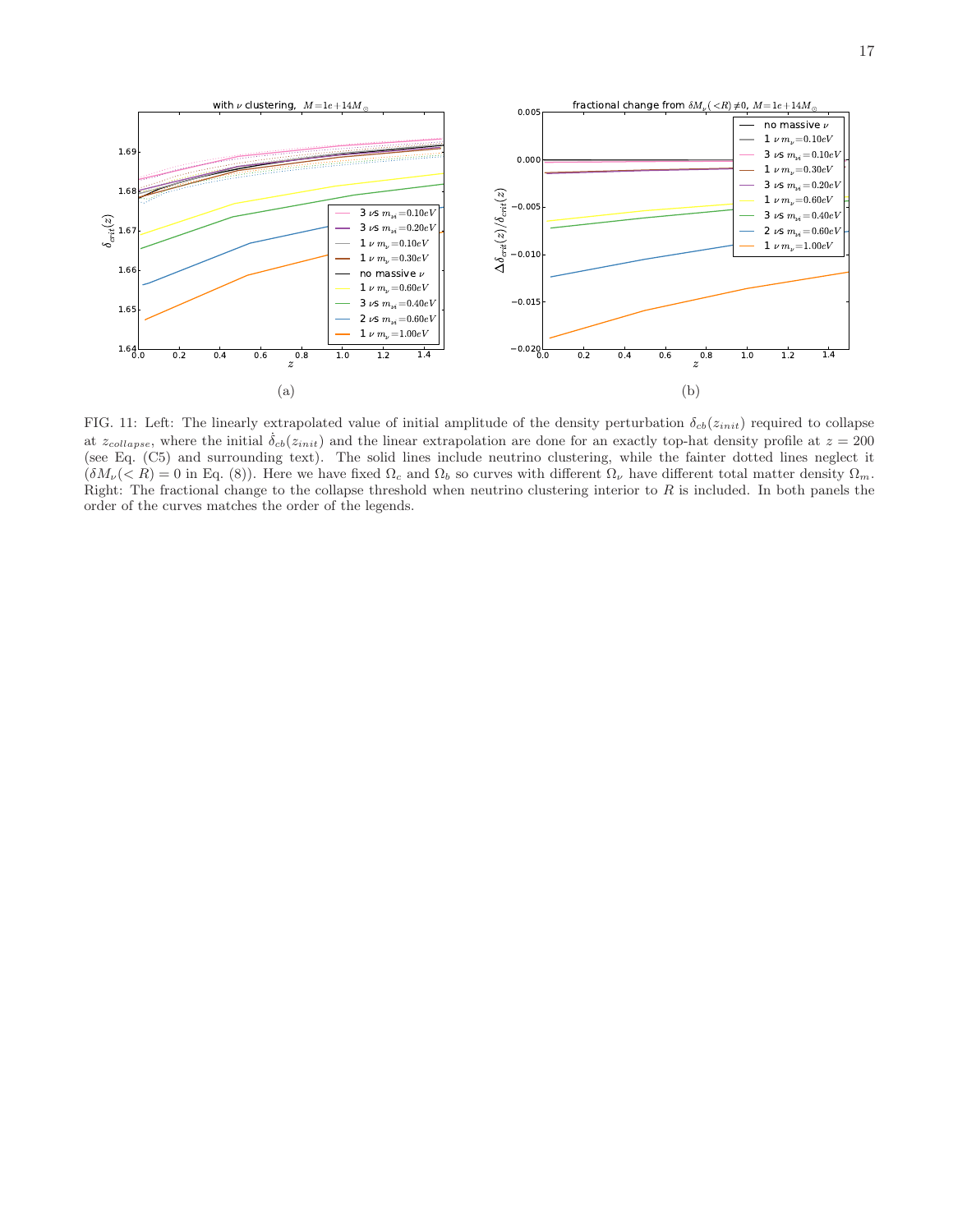- [1] P. Ade et al., "Planck 2013 results. XVI. Cosmological parameters," Astron.Astrophys., 2014.
- [2] G. Hinshaw et al., "Nine-Year Wilkinson Microwave Anisotropy Probe (WMAP) Observations: Cosmological Parameter Results," 2012.
- [3] Z. Hou, C. Reichardt, K. Story, B. Follin, R. Keisler, et al., "Constraints on Cosmology from the Cosmic Microwave Background Power Spectrum of the 2500-square degree SPT-SZ Survey," 2012.
- [4] J. L. Sievers, R. A. Hlozek, M. R. Nolta, V. Acquaviva, G. E. Addison, et al., "The Atacama Cosmology Telescope: Cosmological parameters from three seasons of data," 2013.
- [5] J. Beringer et al., "Review of Particle Physics (RPP)," Phys.Rev., vol. D86, p. 010001, 2012.
- [6] J. Lesgourgues and S. Pastor, "Massive neutrinos and cosmology," Phys.Rept., vol. 429, pp. 307–379, 2006.
- [7] U. Seljak, A. Slosar, and P. McDonald, "Cosmological parameters from combining the Lyman-alpha forest with CMB, galaxy clustering and SN constraints," JCAP, vol. 0610, p. 014, 2006.
- [8] B. A. Reid, L. Verde, R. Jimenez, and O. Mena, "Robust Neutrino Constraints by Combining Low Redshift Observations with the CMB," JCAP, vol. 1001, p. 003, 2010.
- [9] S. A. Thomas, F. B. Abdalla, and O. Lahav, "Upper Bound of 0.28eV on the Neutrino Masses from the Largest Photometric Redshift Survey," Phys.Rev.Lett., vol. 105, p. 031301, 2010.
- [10] S. Saito, M. Takada, and A. Taruya, "Neutrino mass constraint from the Sloan Digital Sky Survey power spectrum of luminous red galaxies and perturbation theory," Phys.Rev., vol. D83, Feb. 2011.
- [11] M. E. Swanson, W. J. Percival, and O. Lahav, "Neutrino Masses from Clustering of Red and Blue Galaxies: A Test of Astrophysical Uncertainties," Mon.Not.Roy.Astron.Soc., vol. 409, pp. 1100–1112, 2010.
- [12] J.-Q. Xia, B. R. Granett, M. Viel, S. Bird, L. Guzzo, et al., "Constraints on Massive Neutrinos from the CFHTLS Angular Power Spectrum," JCAP, vol. 1206, p. 010, 2012.
- [13] S. Riemer-Sorensen, C. Blake, D. Parkinson, T. M. Davis, S. Brough, et al., "The WiggleZ Dark Energy Survey: Cosmological neutrino mass constraint from blue high-redshift galaxies," Phys.Rev., vol. D85, p. 081101, 2012.
- [14] G.-B. Zhao, S. Saito, W. J. Percival, A. J. Ross, F. Montesano, et al., "The clustering of galaxies in the SDSS-III Baryon Oscillation Spectroscopic Survey: weighing the neutrino mass using the galaxy power spectrum of the CMASS sample," 2012.
- [15] R. de Putter, O. Mena, E. Giusarma, S. Ho, A. Cuesta, et al., "New Neutrino Mass Bounds from Sloan Digital Sky Survey III Data Release 8 Photometric Luminous Galaxies," Astrophys.J., vol. 761, p. 12, 2012.
- [16] F. Beutler et al., "The clustering of galaxies in the SDSS-III Baryon Oscillation Spectroscopic Survey: Testing gravity with redshift-space distortions using the power spectrum multipoles," 2013.
- [17] A. Vikhlinin, A. Kravtsov, R. Burenin, H. Ebeling, W. Forman, et al., "Chandra Cluster Cosmology Project III: Cosmological Parameter Constraints," Astrophys.J., vol. 692, pp. 1060–1074, 2009.
- [18] A. Mantz, S. W. Allen, and D. Rapetti, "The Observed Growth of Massive Galaxy Clusters IV: Robust Constraints on Neutrino Properties," Mon.Not.Roy.Astron.Soc., vol. 406, pp. 1805–1814, 2010.
- [19] B. Benson, T. de Haan, J. Dudley, C. Reichardt, K. Aird, et al., "Cosmological Constraints from Sunyaev-Zel'dovich-Selected Clusters with X-ray Observations in the First 178 Square Degrees of the South Pole Telescope Survey," Astrophys.J., vol. 763, p. 147, 2013.
- [20] C. Reichardt, B. Stalder, L. Bleem, T. Montroy, K. Aird, et al., "Galaxy clusters discovered via the Sunyaev-Zel'dovich effect in the first 720 square degrees of the South Pole Telescope survey," Astrophys. J., vol. 763, p. 127, 2013.
- [21] M. Hasselfield, M. Hilton, T. A. Marriage, G. E. Addison, L. F. Barrientos, et al., "The Atacama Cosmology Telescope: Sunyaev-Zel'dovich selected galaxyclusters at 148 GHz from three seasons of data," JCAP, vol. 1307, p. 008, 2013.
- [22] P. Ade et al., "Planck 2013 results. XX. Cosmology from Sunyaev-Zeldovich cluster counts," 2013.
- [23] K. Abazajian, M. Acero, S. Agarwalla, A. Aguilar-Arevalo, C. Albright, et al., "Light Sterile Neutrinos: A White Paper," 2012.
- [24] J. M. Conrad, W. C. Louis, and M. H. Shaevitz, "The LSND and MiniBooNE Oscillation Searches at High  $\Delta m^2$ ," Ann.Rev.Nucl.Part.Sci., vol. 63, p. 45, 2013.
- [25] M. Wyman, D. H. Rudd, R. A. Vanderveld, and W. Hu, "nu-LCDM: Neutrinos reconcile Planck with the Local Universe," 2013.
- [26] J. Hamann and J. Hasenkamp, "A new life for sterile neutrinos: resolving inconsistencies using hot dark matter," 2013.
- [27] R. A. Battye and A. Moss, "Evidence for massive neutrinos from CMB and lensing observations," 2013.
- [28] M. LoVerde and M. Zaldarriaga, "Neutrino clustering around spherical dark matter halos," Phys.Rev., vol. D89, p. 063502, 2014.
- [29] J. E. Gunn and I. Gott, J. Richard, "On the Infall of Matter into Clusters of Galaxies and Some Effects on Their Evolution," Astrophys.J., vol. 176, pp. 1–19, 1972.
- [30] K. Ichiki and M. Takada, "The impact of massive neutrinos on the abundance of massive clusters," 2011.
- [31] A. Lewis, A. Challinor, and A. Lasenby, "Efficient computation of CMB anisotropies in closed FRW models," Astrophys. J., vol. 538, pp. 473–476, 2000.
- [32] J. L. Tinker, A. V. Kravtsov, A. Klypin, K. Abazajian, M. S. Warren, et al., "Toward a halo mass function for precision cosmology: The Limits of universality," Astrophys.J., vol. 688, pp. 709–728, 2008.
- [33] O. Lahav, P. B. Lilje, J. R. Primack, and M. J. Rees, "Dynamical effects of the cosmological constant," Mon.Not.Roy.Astron.Soc., vol. 251, pp. 128–136, 1991.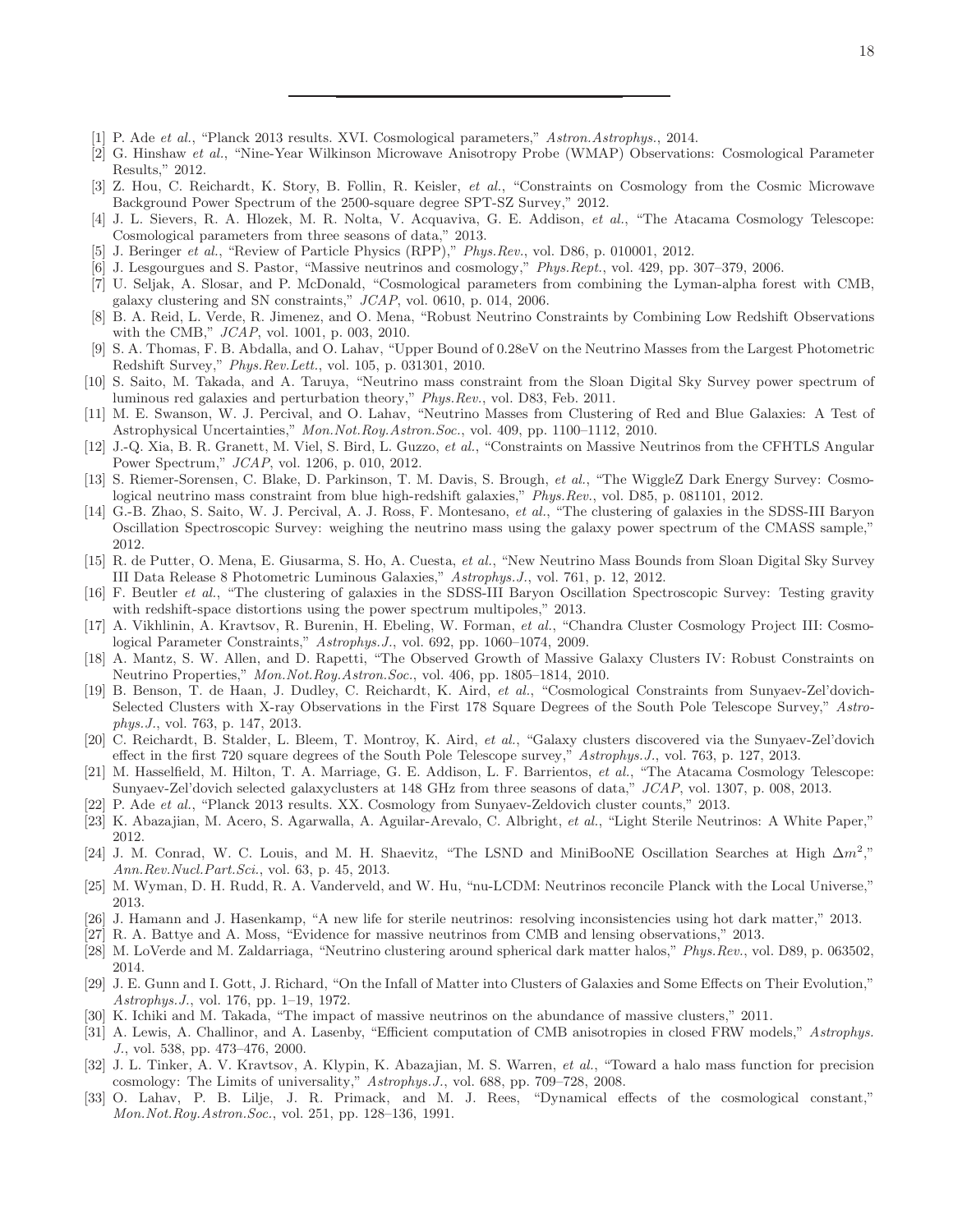- [34] J. D. Barrow and P. Saich, "Growth of large-scale structure with a cosmological constant," Mon.Not.Roy.Astron.Soc., vol. 262, pp. 717–725, June 1993.
- [35] L.-M. Wang and P. J. Steinhardt, "Cluster abundance constraints on quintessence models," Astrophys. J., vol. 508, pp. 483– 490, 1998.
- [36] T. Basse, O. E. Bjaelde, and Y. Y. Wong, "Spherical collapse of dark energy with an arbitrary sound speed," JCAP, vol. 1110, p. 038, 2011.
- [37] P. Creminelli, G. D'Amico, J. Norena, L. Senatore, and F. Vernizzi, "Spherical collapse in quintessence models with zero speed of sound," JCAP, vol. 1003, p. 027, 2010.
- [38] F. Schmidt, W. Hu, and M. Lima, "Spherical Collapse and the Halo Model in Braneworld Gravity," Phys.Rev., vol. D81, p. 063005, 2010.
- [39] M. LoVerde and K. M. Smith, "The Non-Gaussian Halo Mass Function with  $f_{NL}$ ,  $g_{NL}$  and  $\tau_{NL}$ ," JCAP, vol. 1108, p. 003, 2011.
- [40] P. Colin, O. Valenzuela, and V. Avila-Reese, "On the Structure of Dark Matter Halos at the Damping Scale of the Power Spectrum with and without Relict Velocities," Astrophys.J., vol. 673, pp. 203–214, 2008.
- [41] J. Brandbyge, S. Hannestad, T. Haugbolle, and B. Thomsen, "The Effect of Thermal Neutrino Motion on the Non-linear Cosmological Matter Power Spectrum," JCAP, vol. 0808, p. 020, 2008.
- [42] S. Agarwal and H. A. Feldman, "The effect of massive neutrinos on the matter power spectrum," Mon.Not.Roy.Astron.Soc., vol. 410, p. 1647, 2011.
- [43] M. Viel, M. G. Haehnelt, and V. Springel, "The effect of neutrinos on the matter distribution as probed by the Intergalactic Medium," JCAP, vol. 1006, p. 015, 2010.
- [44] J. Brandbyge, S. Hannestad, T. Haugboelle, and Y. Y. Wong, "Neutrinos in Non-linear Structure Formation The Effect on Halo Properties," JCAP, vol. 1009, p. 014, 2010.
- [45] F. Marulli, C. Carbone, M. Viel, L. Moscardini, and A. Cimatti, "Effects of Massive Neutrinos on the Large-Scale Structure of the Universe," Mon.Not.Roy.Astron.Soc., vol. 418, p. 346, 2011.
- [46] F. Villaescusa-Navarro, S. Bird, C. Pena-Garay, and M. Viel, "Non-linear evolution of the cosmic neutrino background," JCAP, vol. 1303, p. 019, 2013.
- [47] A. Upadhye, R. Biswas, A. Pope, K. Heitmann, S. Habib, et al., "Large-Scale Structure Formation with Massive Neutrinos and Dynamical Dark Energy," 2013.
- [48] F. Villaescusa-Navarro, F. Marulli, M. Viel, E. Branchini, E. Castorina, et al., "Cosmology with massive neutrinos I: towards a realistic modeling of the relation between matter, haloes and galaxies," 2013.
- [49] E. Castorina, E. Sefusatti, R. K. Sheth, F. Villaescusa-Navarro, and M. Viel, "Cosmology with massive neutrinos II: on the universality of the halo mass function and bias," JCAP, vol. 1402, p. 049, 2014.
- [50] M. Costanzi, F. Villaescusa-Navarro, M. Viel, J.-Q. Xia, S. Borgani, et al., "Cosmology with massive neutrinos III: the halo mass function andan application to galaxy clusters," JCAP, vol. 1312, p. 012, 2013.
- [51] R. K. Sheth and G. Tormen, "Large scale bias and the peak background split," Mon.Not.Roy.Astron.Soc., vol. 308, p. 119, 1999.
- [52] S. Naoz and R. Barkana, "The formation and gas content of high redshift galaxies and minihalos," Mon.Not.Roy.Astron.Soc., vol. 377, pp. 667–676, 2007.
- [53] I. H. Gilbert, "An Integral Equation for the Development of Irregularities in an Expanding Universe," Astrophys. J., vol. 144, p. 233, Apr. 1966.
- [54] R. H. Brandenberger, N. Kaiser, and N. Turok, "DISSIPATIONLESS CLUSTERING OF NEUTRINOS AROUND A COSMIC STRING LOOP," Phys.Rev., vol. D36, p. 2242, 1987.
- [55] S. Singh and C.-P. Ma, "Neutrino clustering in cold dark matter halos : Implications for ultrahigh-energy cosmic rays," Phys.Rev., vol. D67, p. 023506, 2003.
- [56] A. Ringwald and Y. Y. Wong, "Gravitational clustering of relic neutrinos and implications for their detection," JCAP, vol. 0412, p. 005, 2004.
- [57] W. H. Press and P. Schechter, "Formation of galaxies and clusters of galaxies by selfsimilar gravitational condensation," Astrophys.J., vol. 187, pp. 425–438, 1974.
- [58] J. M. Bardeen, J. Bond, N. Kaiser, and A. Szalay, "The Statistics of Peaks of Gaussian Random Fields," Astrophys.J., vol. 304, pp. 15–61, 1986.
- [59] W. Hu, D. J. Eisenstein, and M. Tegmark, "Weighing neutrinos with galaxy surveys," Phys.Rev.Lett., vol. 80, pp. 5255– 5258, 1998.
- [60] S. Bhattacharya, K. Heitmann, M. White, Z. Lukic, C. Wagner, et al., "Mass Function Predictions Beyond LCDM," Astrophys.J., vol. 732, p. 122, 2011.
- [61] K. Parfrey, L. Hui, and R. K. Sheth, "Scale-dependent halo bias from scale-dependent growth," Phys.Rev., vol. D83, p. 063511, 2011.
- [62] L. Hui and K. P. Parfrey, "The Evolution of Bias: Generalized," Phys.Rev., vol. D77, p. 043527, 2008.
- [63] M. LoVerde, "Halo bias in mixed dark matter cosmologies," 2014.
- [64] L. Kofman, A. Klypin, D. Pogosian, and J. P. Henry, "Mixed dark matter in halos of clusters," Astrophys.J., vol. 470, pp. 102–114, 1996.
- [65] J. Bond, S. Cole, G. Efstathiou, and N. Kaiser, "Excursion set mass functions for hierarchical Gaussian fluctuations," Astrophys.J., vol. 379, p. 440, 1991.
- [66] We have checked that using  $\delta_{crit}(z|m_{\nu})$  directly, rather than the replacement in Eq. (21), makes only a small difference in the predicted change to the mass function. Precisely, the difference is  $\lesssim 10\%$  for  $M \lesssim 10^{15} h^{-1} M_{\odot}$  and it is small compared